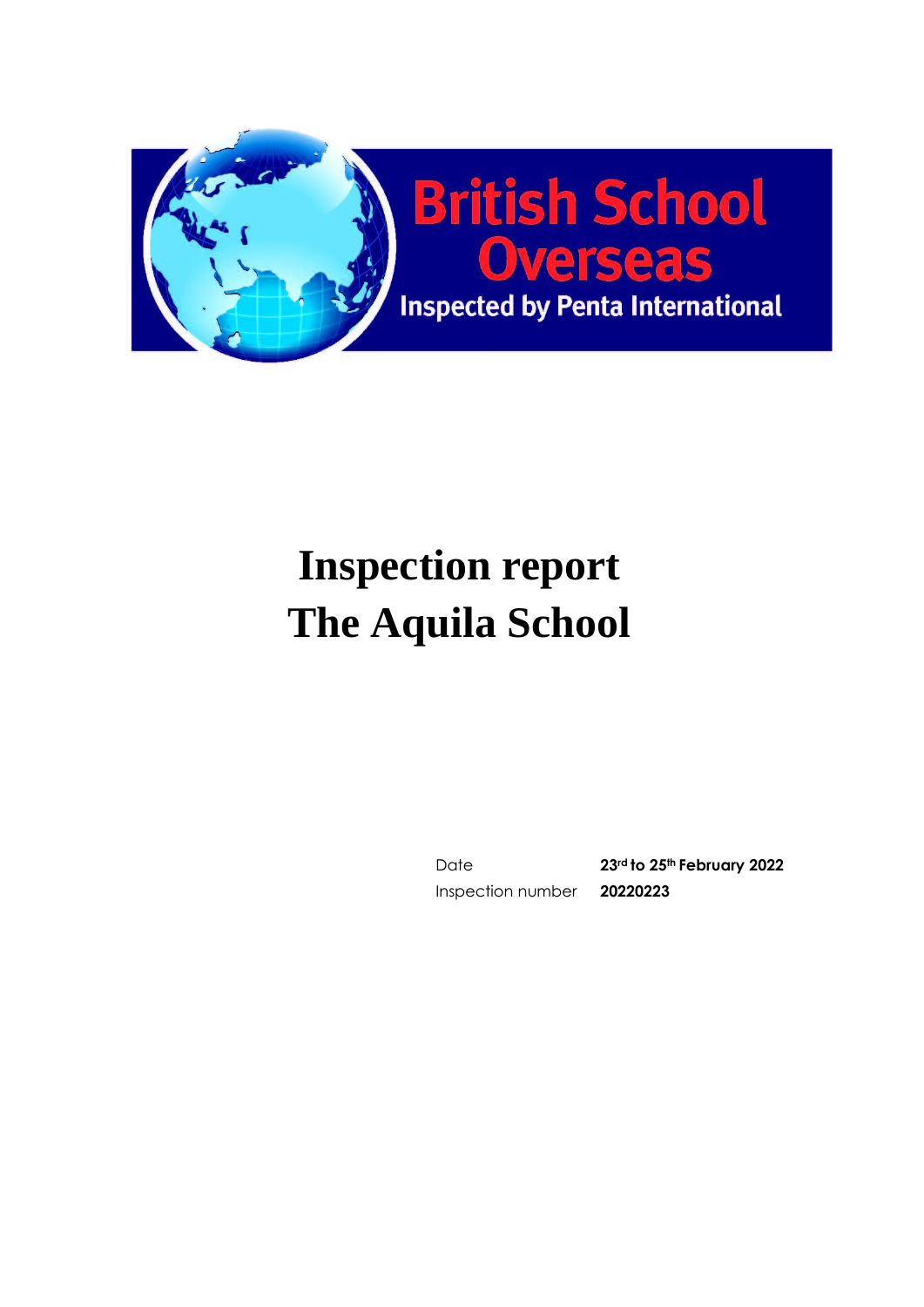**The Aquila School Dubai United Arab Emirates**

**23rd to 25th February 2022**

| Contents       |                                                                                      | page |  |  |  |  |
|----------------|--------------------------------------------------------------------------------------|------|--|--|--|--|
| 1              | Purpose and scope on the inspection                                                  |      |  |  |  |  |
| $\overline{2}$ | Compliance with regulatory requirements                                              |      |  |  |  |  |
| 3              | Overall effectiveness of the school                                                  |      |  |  |  |  |
|                | 3.1<br>What the school does well                                                     |      |  |  |  |  |
|                | 3.2<br>Points for improvement                                                        | 4    |  |  |  |  |
| 4              | The context of the school                                                            |      |  |  |  |  |
|                | The British nature of the school<br>4.1                                              | 7    |  |  |  |  |
| 5              | <b>Standard 1</b><br>The quality of education provided by the school                 |      |  |  |  |  |
|                | Curriculum<br>5.1                                                                    | 8    |  |  |  |  |
|                | 5.2 Teaching and assessment                                                          | 10   |  |  |  |  |
|                | 5.3 Standards achieved by pupils                                                     | 13   |  |  |  |  |
| 6              | <b>Standard 2</b><br>The spiritual, moral, social and cultural development of pupils | 15   |  |  |  |  |
| 7              | <b>Standard 3</b><br>The welfare, health and safety of pupils                        | 18   |  |  |  |  |
| 8              | <b>Standard 4</b><br>The suitability of the proprietor and staff                     | 19   |  |  |  |  |
| 9              | <b>Standard 5</b><br>The premises and accommodation                                  | 21   |  |  |  |  |
| 10             | <b>Standard 6</b><br>The provision of information for parents, carers and others     | 22   |  |  |  |  |
| 11             | <b>Standard 7</b><br>The school's procedures for handling complaints                 | 23   |  |  |  |  |
| 12             | <b>Standard 8</b><br>Leadership and management of the school                         | 24   |  |  |  |  |

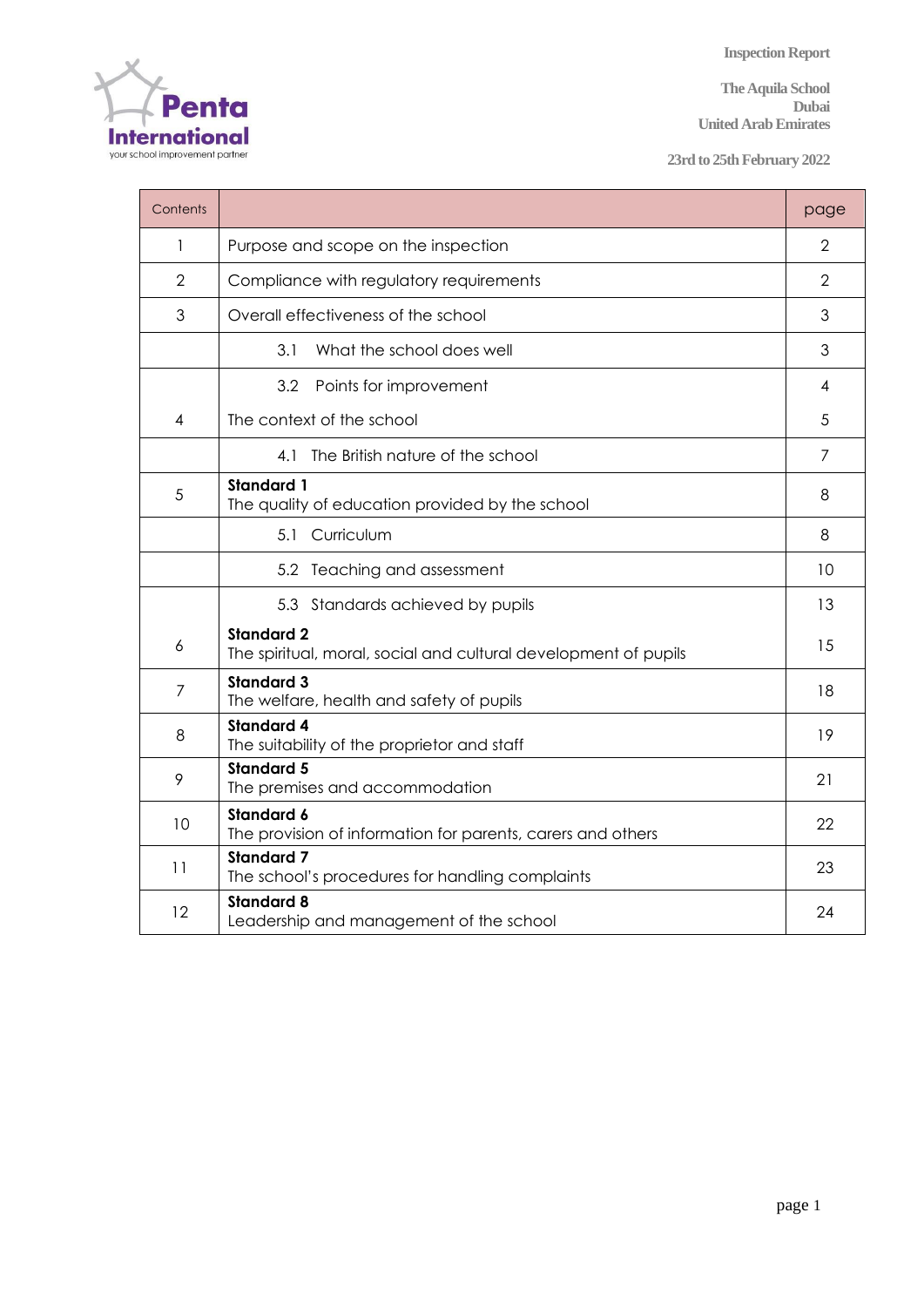

**The Aquila School Dubai United Arab Emirates**

**23rd to 25th February 2022**

#### 1. Purpose and scope of the inspection

The Department for Education has put in place a voluntary scheme for the inspection of British schools overseas, whereby schools are inspected against a common set of standards that British schools overseas can choose to adopt.

The inspection and this report follow the Department for Education (DFE) schedule for the inspection of British Schools overseas.

The purpose of the inspection is to provide information to parents, teachers, senior managers and the school's management on the overall effectiveness of the school, the standard of education it provides and its compatibility with independent schools in the United Kingdom.

The inspection and report will cover the key areas of quality of the curriculum; quality of teaching and learning; the spiritual, moral, social and cultural development of pupils; their welfare, health and safety; the suitability of the proprietor and staff; the school's premises and accommodation (including boarding); and the school's complaints procedures. An essential part of the inspection is considering the extent to which the British character of the school is evident in its ethos, curriculum, teaching, care for pupils and pupils' achievements.

This inspection was completed by Penta International. Penta International is approved by the British Government for the purpose of inspecting schools overseas. As one of the leading inspection providers, Penta International reports to the English Department for Education (DFE) on the extent to which schools meet the standards for British Schools Overseas.

During the inspection visit, over 70 lesson observations took place, as well as a series of learning walks. School documentation and policies were analysed and data reviewed. Pupils' workbooks were scrutinised, and discussions were held with the senior staff, the management team, and a range of teachers, parents and groups of pupils. The inspection team were in school for three days.

The lead inspector was Colin Dyson. The team members were Sharon Barr, Siobhan Brady and Nicola Walsh.

#### 2. Compliance with regulatory requirements

The Aquila School meets all standards for British Schools Overseas.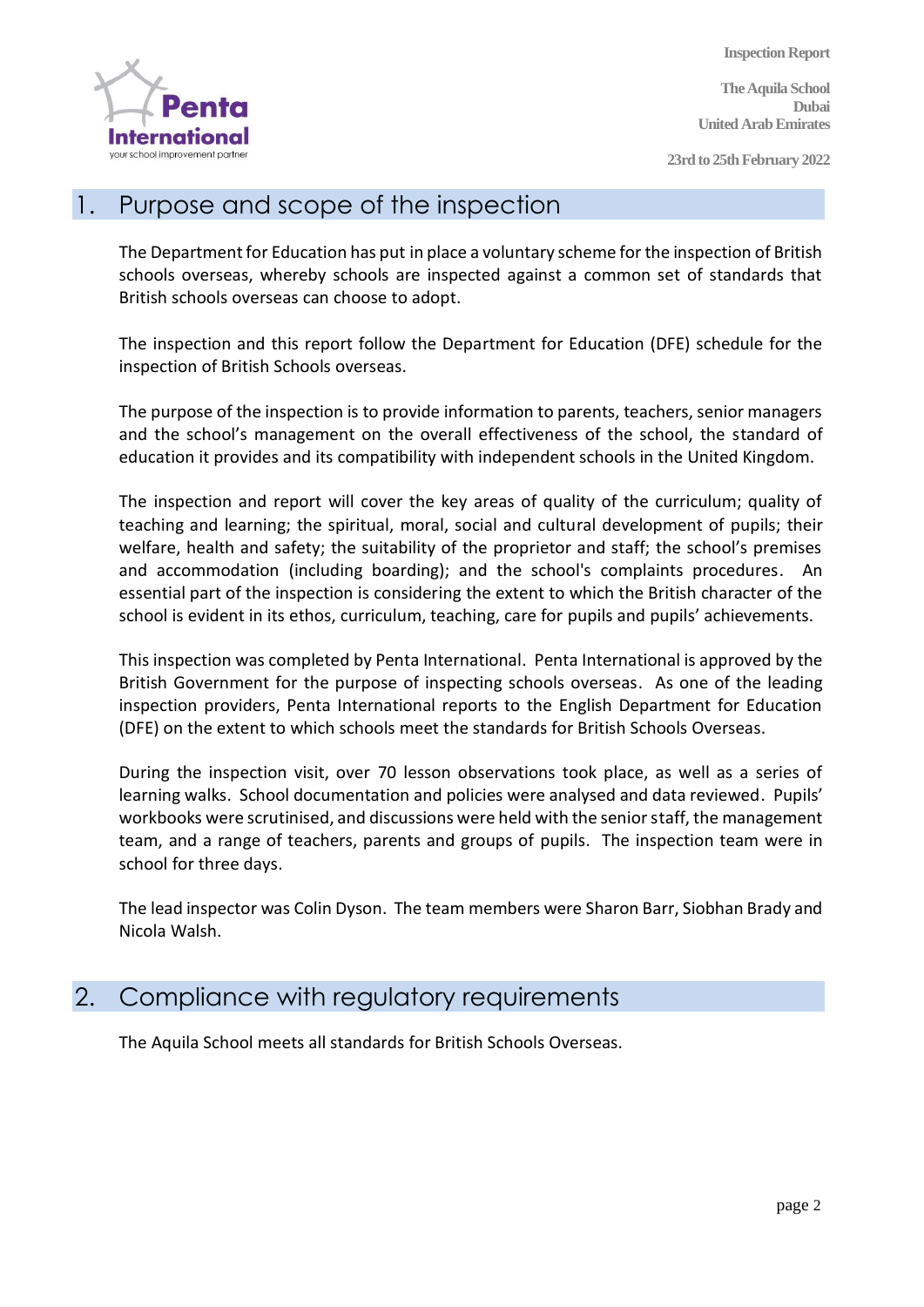

**The Aquila School Dubai United Arab Emirates**

**23rd to 25th February 2022**

#### 3. Overall effectiveness of the school

The Aquila School provides a very high quality education that meets the needs of its pupils. It has numerous outstanding features and is continuing to develop further through innovation.

The school provides an impressive quality of education supported by an outstanding level of pupil care. The school provides a robust and highly effective British education that meets the needs of its pupils. The school's curriculum is broad, balanced, and innovative: pupils are engaged in their learning. Teachers make good use of the wide range of resources and creative outdoor spaces, to plan interesting lessons across all subject areas. Pupils' behaviour is exemplary, and they enjoy school. As a result, pupils make at least good progress across all key stages becoming highly confident and successful learners.

The school is supported by a board that is effective in providing strategic direction and support.

#### 3.1 What the school does well

The school has many strengths including:

- the ethos of the school which has encouraged the development of a harmonious learning community that enables pupils to feel fully valued
- there is highly effective leadership by the principal who is passionate in enabling all pupils to succeed
- outstanding spiritual, moral, social, cultural and personal development of the learners
- strong emphasis on the pupils' welfare, health and safety
- strong and positive relationships between staff, learners and parents
- outstanding day-to-day organisation and logistics
- strong relationships between teachers and learners, and learners and their peers
- excellent links with parents and the community
- confident sharing of school values and communication of these to stakeholders
- the commitment of staff, including administrative and support staff, to the wellbeing of pupils
- senior staff are effectively managing the rapid growth of the school
- the school has implemented a successful approach to language and reading across the whole school
- the effective partnership with the Hemam Centre ensures all pupils can access appropriate learning support
- robust and highly appropriate protocols to minimise the risk of infection during the pandemic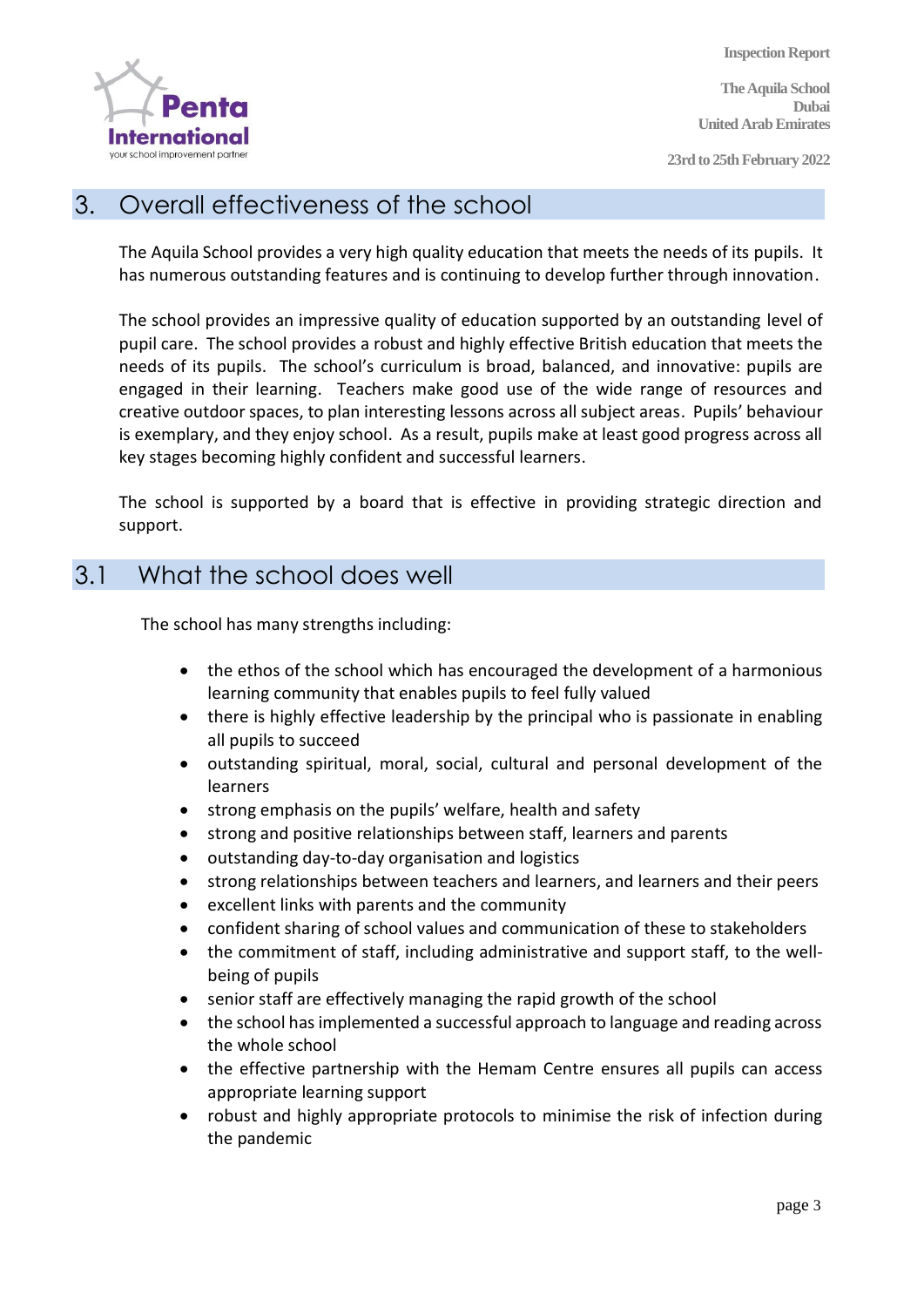

**The Aquila School Dubai United Arab Emirates**

**23rd to 25th February 2022**

#### 3.2 Points for improvement

While not required by regulations, the school might wish to consider the following development points:

- Further improve the quality of learning and teaching by sharing the best practices of the outstanding teachers to create even more memorable learning opportunities through highly engaging lessons for all pupils.
- Enable middle leaders to be fully supported in monitoring key aspects and holding others to account to ensure any inconsistencies in the quality of planning, teaching, and learning challenge are minimised.
- As the school grows even further, provide all staff with the development opportunities and resources to fully support an innovative curriculum and inspiring learning opportunities.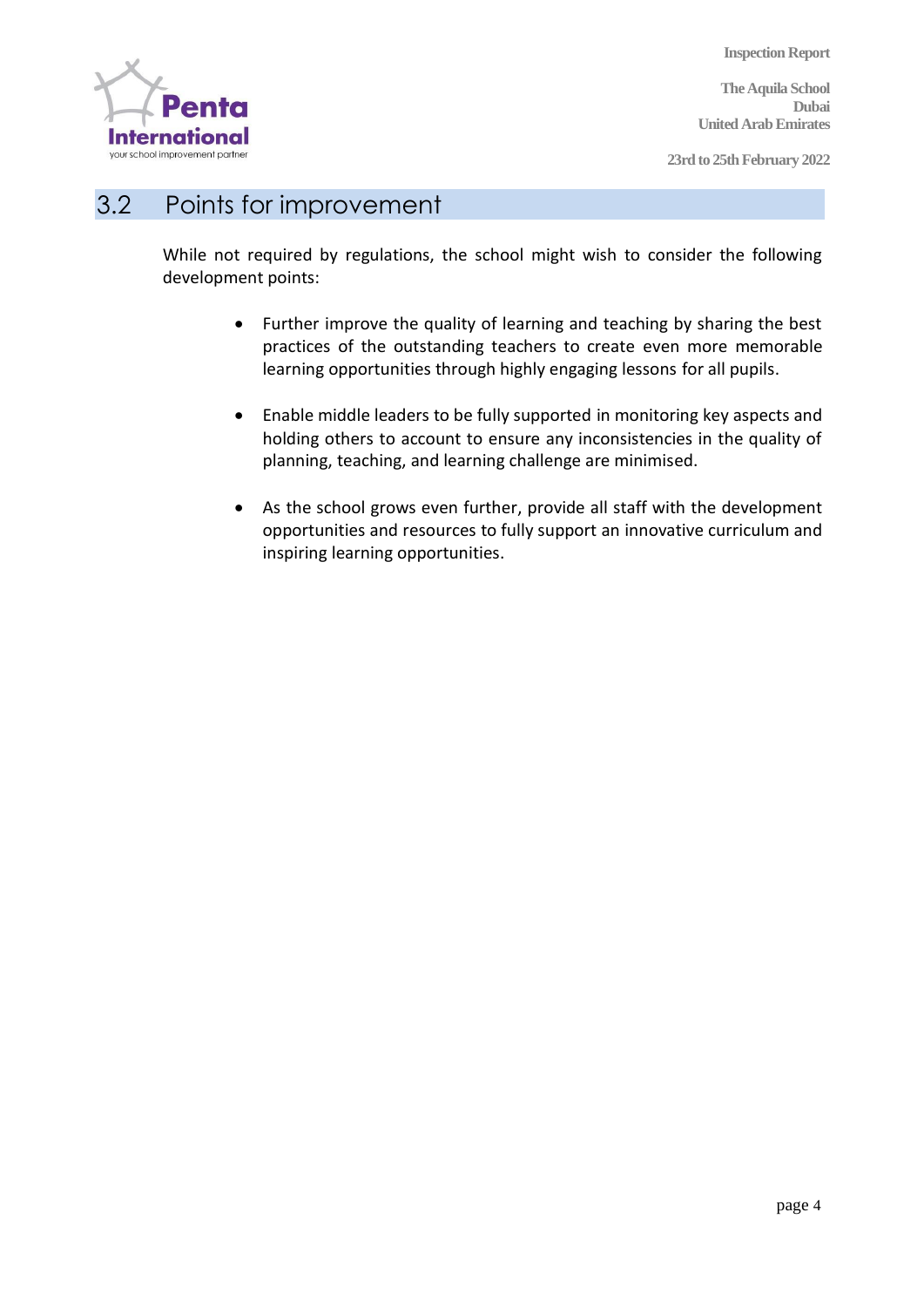

**The Aquila School Dubai United Arab Emirates**

**23rd to 25th February 2022**

## 4. The context of the school

| Full name of school                           | The Aquila School                                                                      |              |             |     |             |             |             |  |
|-----------------------------------------------|----------------------------------------------------------------------------------------|--------------|-------------|-----|-------------|-------------|-------------|--|
| Address                                       | Wadi Al Safa 5<br>Dubai Land Residence Complex<br>Dubai<br><b>United Arab Emirates</b> |              |             |     |             |             |             |  |
| Telephone<br>Number/s                         | +971 4 586 2700                                                                        |              |             |     |             |             |             |  |
| <b>Fax Number</b>                             | +971 4 586 2700                                                                        |              |             |     |             |             |             |  |
| <b>Website Address</b>                        | www.theaquilaschool.com                                                                |              |             |     |             |             |             |  |
| <b>Key Email</b><br>Address/s                 | info@theaquilaschool.com                                                               |              |             |     |             |             |             |  |
| Principal                                     | Wayne Howsen                                                                           |              |             |     |             |             |             |  |
| Chair of Board of<br>Governors/<br>Proprietor | Dr Mark Evans                                                                          |              |             |     |             |             |             |  |
| Age Range                                     | $3 - 15$ (FS1 to Year 9)                                                               |              |             |     |             |             |             |  |
| Total number of<br>pupils                     | 858                                                                                    |              | <b>Boys</b> | 490 |             | Girls       | 368         |  |
|                                               | 0-2 years                                                                              |              | 0           |     |             | 12-16 years | 159         |  |
| Numbers by age                                | 3-5 years                                                                              |              | 161         |     | 17-18 years |             | $\mathbf 0$ |  |
|                                               | 6-11 years                                                                             |              | 538         |     | 18+ years   |             | 0           |  |
| Total number of part-time<br>children         |                                                                                        | $\mathbf{1}$ |             |     |             |             |             |  |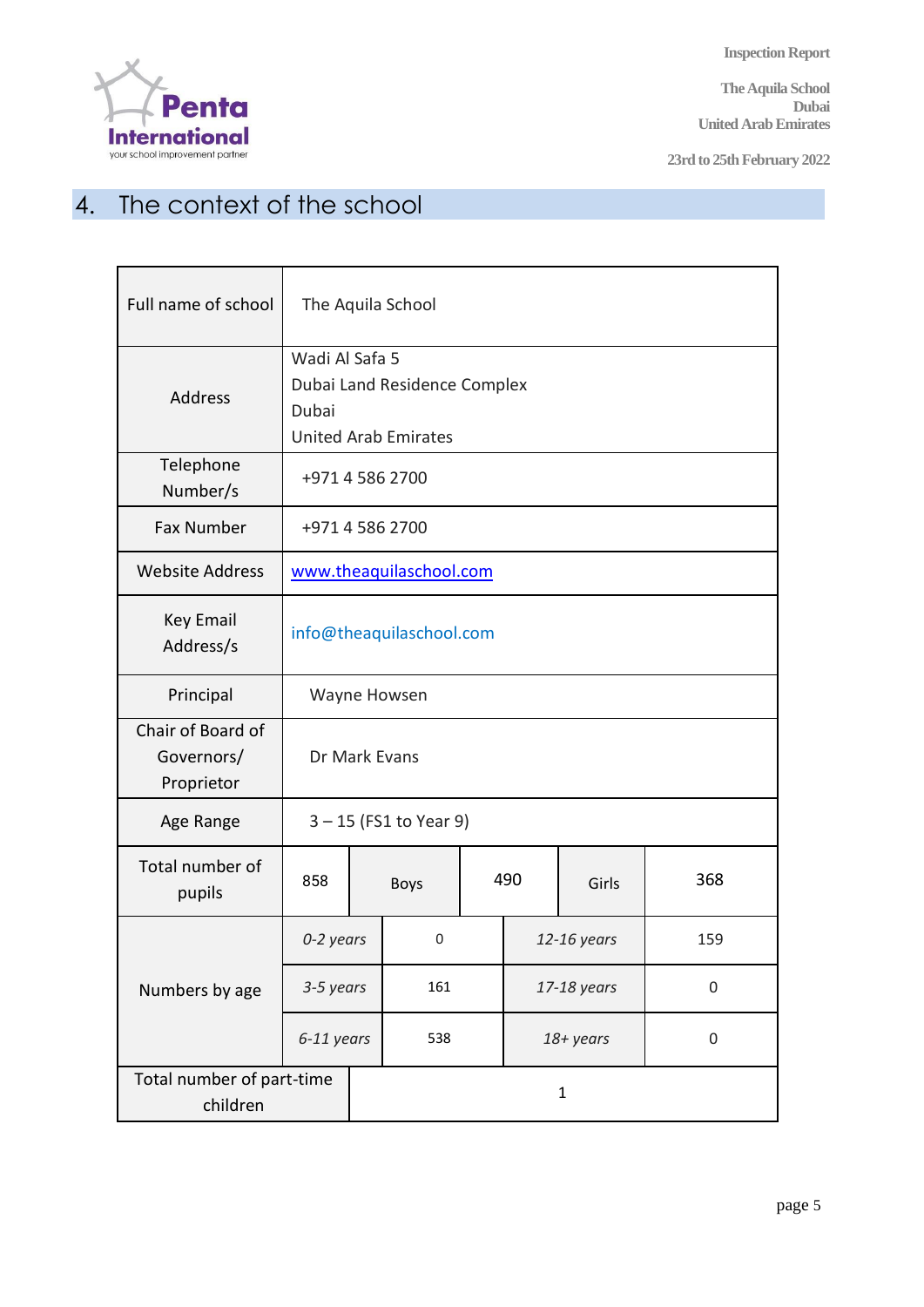

**Inspection Report The Aquila School Dubai United Arab Emirates 23rd to 25th February 2022**

The Aquila School opened in September 2018, initially offering education from foundation stage (FS) 1 to year 6. It is growing by one year group each year. The school now has pupils up to year 9 and Key Stage 4 is due to open in September 2022.

The school is owned by a London-based company, International Schools Partnership. The company owns schools around the world. The Aquila School is their first new-build-fromscratch project. It is considered to be the flagship school of the company: it won 'Best Design Education Project of the Year' at the Design Middle East Awards 2018.

The Aquila school is a highly effective school due to strong leadership from the principal, board members and senior leaders. The quality of teaching is at least consistently good and as a result pupils achieve well in all aspects of their education and development. Pupils and their teachers enjoy school. Strong relationships based on mutual trust and understanding are evident throughout the school.

The word 'Aquila' comes from a constellation on the celestial equator. Its name is Latin for 'eagle' and represents the bird that carried Zeus/Jupiter's thunderbolts in Greco-Roman mythology. The school has a parrot named Aquila – and the parrot features on stickers all over the school. The Aquila school's mission is to ensure every child loves coming to school and makes as much progress as possible. The school actively tries to be as inclusive as possible and hosts the Hemam Centre providing 1-1 therapy for children with very complex needs. These pupils then integrate into class as and when appropriate.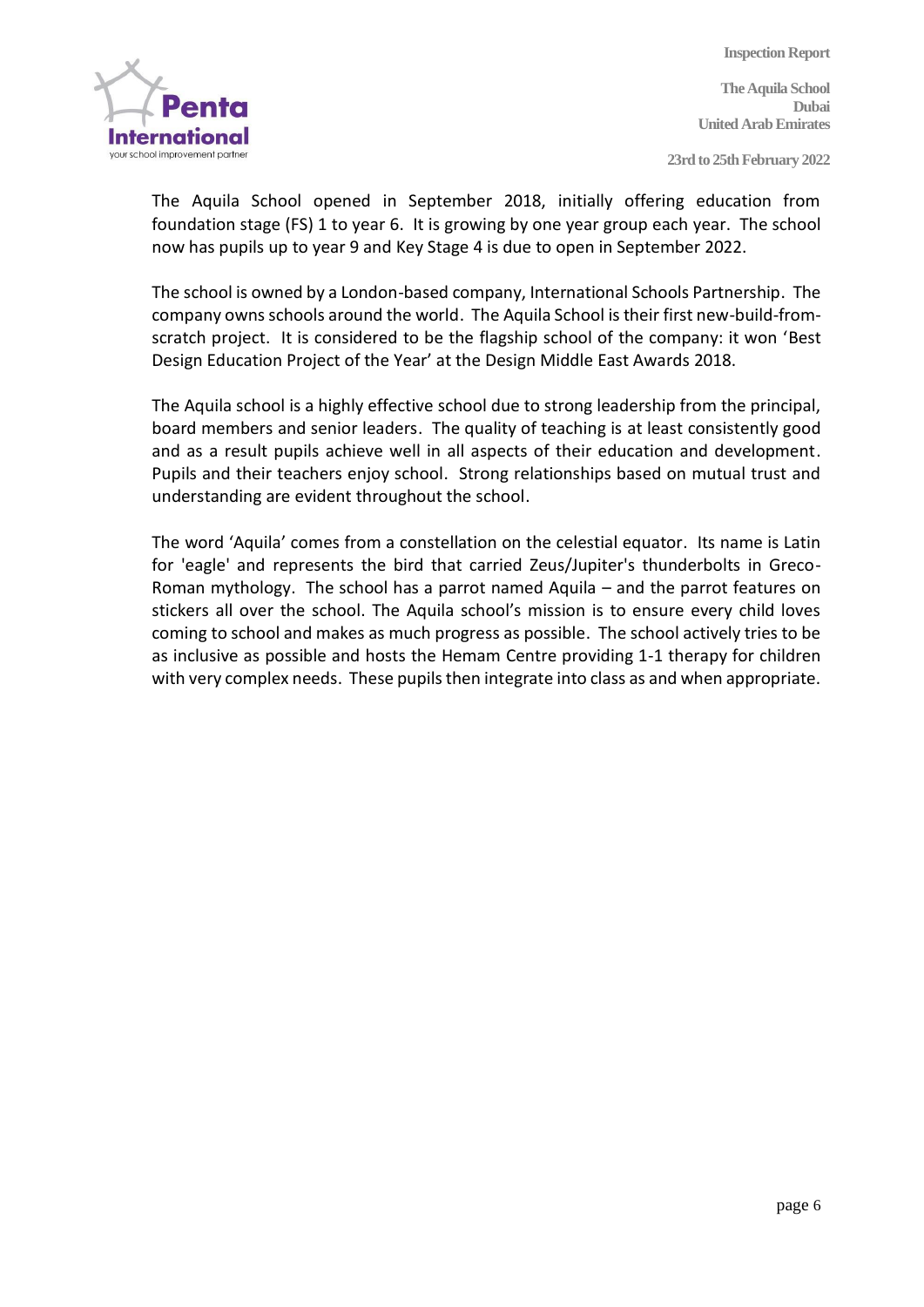**The Aquila School Dubai United Arab Emirates**

**23rd to 25th February 2022**



## 4.1 British nature of the school

The Aquila School has a strong British flavour and ethos:

- The school is organised in a typically British way, both academically and pastorally.
- The curriculum for Early Years and Foundation Stage (EYFS) and for Key Stages (KS) 1-3 is strongly based on the English National Curriculum, adapted to the local context.
- The school provides a wide range of educational visits, after-school activities as well as musical and drama events, typical of good independent schools in the UK.
- Management and administration terminology used in school is British.
- All of the English National curriculum teachers are British/Irish qualified and trained or equivalent.
- Teachers' continuous professional development is based on UK developments and is often run by trainers from the UK.
- School resources are largely sourced from the UK.
- British culture is recognised in a variety of ways the annual Poppy Appeal, seasonal concerts and events.
- Effective international links with schools and pupils across the world, such as pen pal links with the UK.
- Communications from the school to families and pupils are provided in English, as are all school publications, reports, letters and the website.
- Extra-curricular provision, including clubs and school trips, are very important in the life of the school, and in line with British best practice.
- The school is an active member of the British Schools in the Middle East.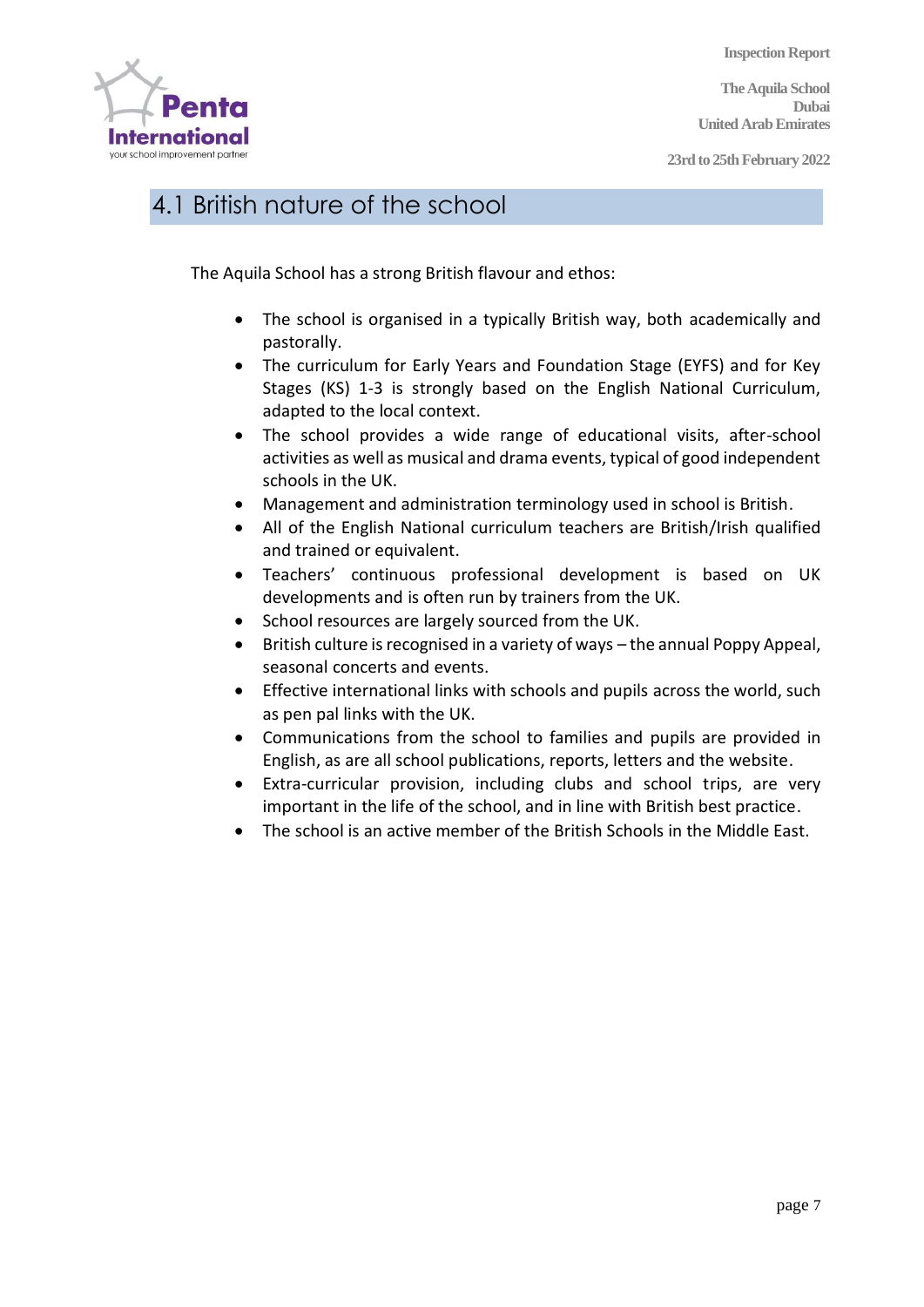**The Aquila School Dubai United Arab Emirates**

**23rd to 25th February 2022**



## *5. Standard 1* The quality of education provided by the school

The quality of education provided is highly effective and there are significant outstanding features. The school fully meets the standards for BSO.

## 5.1 Curriculum

The quality of the curriculum at The Aquila School is excellent.

The school provides a rich, broad and balanced curriculum. It offers appropriate frameworks for use in EYFS through to key stage 3. The school follows the National Curriculum for England and Wales and the principal language for instruction is English. The curriculum ensures that local requirements are fully met. Arabic language is taught to native and non-native speakers. A strength of the school is the scale of inclusivity that it generates and the range of ability levels for which it provides.

The EYFS follows the new Development Matters guidance from the DfE to implement the EYFS curriculum. Staff have received training in this.

There is a strong focus on literacy skills as this is identified as a weak area for children on entry to Aquila. Resources are very well used to promote language, for example in the Literacy Garden. In the Early Years Foundation Stage, teachers secure pupils' curiosity and independence through a balance of teacher led, play based and child-initiated learning. Teachers plan topics and activities that are relevant and well matched to the needs of individuals and groups of pupils.

An outdoor learning area provides a safe and stimulating environment. Pupils in EYFS and key stage 1 are taught phonics through a range of strategies. The EYFS curriculum ensures that all pupils have access to a wide range of opportunities to encourage and support their learning needs. Detailed planning and high-quality support from teaching assistants in EYFS ensures that pupils, with a range of learning needs, can fully access the curriculum, including child-initiated play and outdoor learning experiences. Central areas for continuous provision are used to promote independence and allow children to lead their own learning. The curriculum is adapted to take the local context into account, for example when the children attended the Dubai Expo.

Children have specialist lessons for music, swimming and PE, and all children learn Arabic from FS1.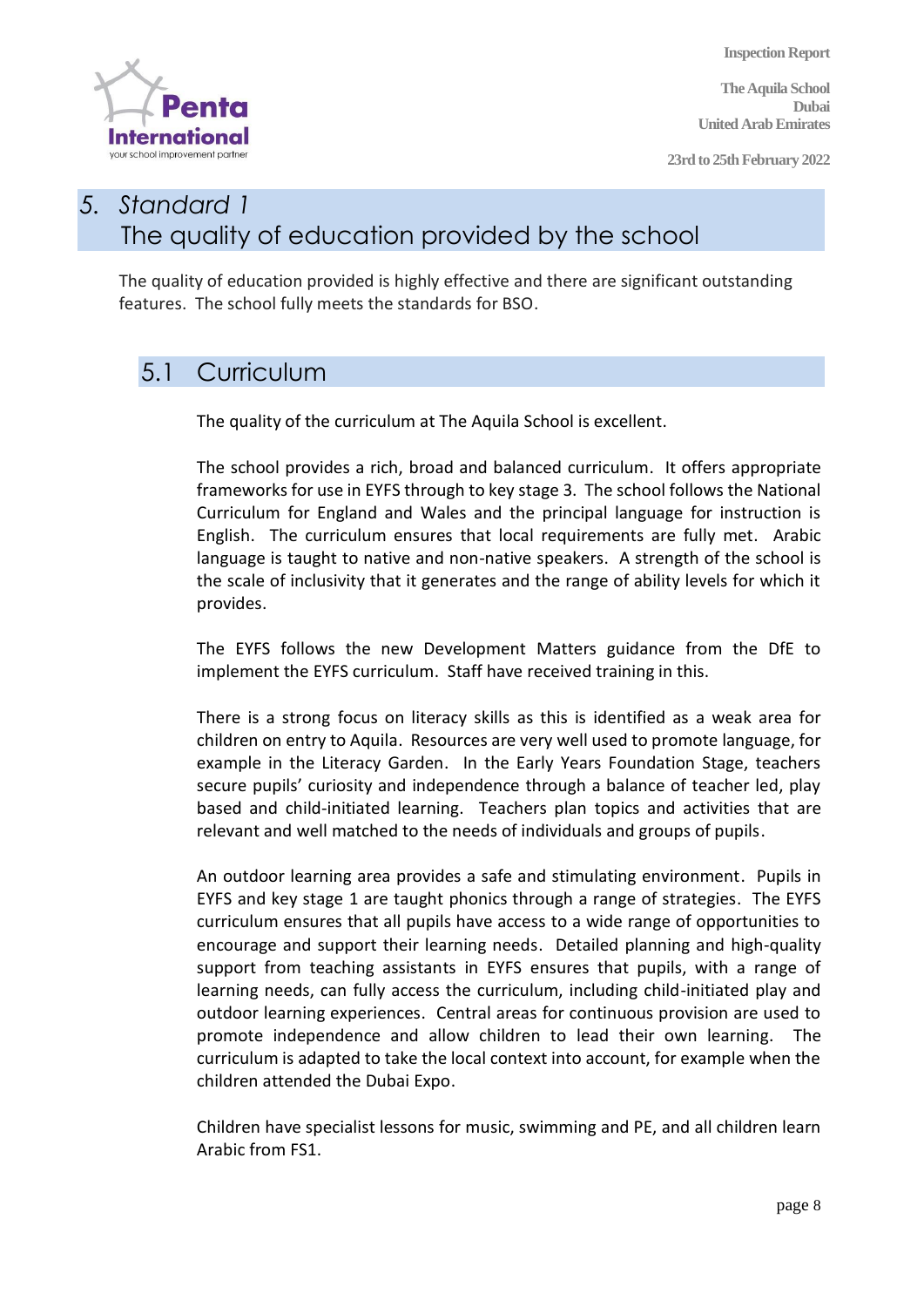

**The Aquila School Dubai United Arab Emirates**

**23rd to 25th February 2022**

The school has an external provider, the Hemam Centre, which provides specialist teaching and therapy for children with more severe additional needs. These children join in with mainstream children, alongside a 1:1 assistant from Hemam, for some lessons.

Pupils entering the primary years enjoy British topics and themes that are studied in UK schools. Good quality English literature is shared with pupils such as The Gruffalo by Julia Donaldson. This was evident in displays and pupils' workbooks. The key stage 1 curriculum is well matched to the needs of the pupils and builds very effectively upon the learning in foundation stage. There is a strong focus on the development of pupils' literacy skills; phonics, handwriting and story time is delivered regularly across the key stage.

A wide range of high-quality resources are used effectively to engage pupils in the learning, become independent and embed concepts. Reading has a high profile within the curriculum, guided reading is delivered by teachers to groups of pupils at least weekly. Pupils also take home reading books each week that are chosen to develop fluency and offer a level of challenge.

The curriculum in key stage 2 offers a wide variety of subjects including specialist teachers for swimming, PE, Spanish, music, Arabic and Islamic. The curriculum has been adapted to ensure English and literacy is prominent within all subject areas.

Cross-curricula opportunities are embedded within core subjects to ensure pupils have a wide variety of topics including Human Rights and links to both the UK and UAE. The curriculum is supported by residential trips and opportunities to learn outside of the classroom. The curriculum is adapted for the children with specific learning needs through the partnership with the Hemam centre.

The ethos and high levels of pastoral care established in the primary school follows through to the secondary school, with young people's ability to develop resilience, approach challenges positively, and work collaboratively for the good of the whole community being central to their learning.

In key stage 3, while pupils are taught separately by subject specialists, the approach to teaching and learning is active, engaging and innovative.

The school teaches the English National Curriculum, together with the Ministry of Education curricular requirements. Teachers ensure that curriculum planning, and delivery builds upon what pupils have learnt in previous lessons. In year 7 PE pupils recalled what skill they learnt the previous week, when learning how to play badminton. Year 8 pupils recalled the previous weeks learning in a maths lesson on corresponding angles and made rapid gains in understanding. The curriculum is used creatively by teachers to plan lessons that engage pupils.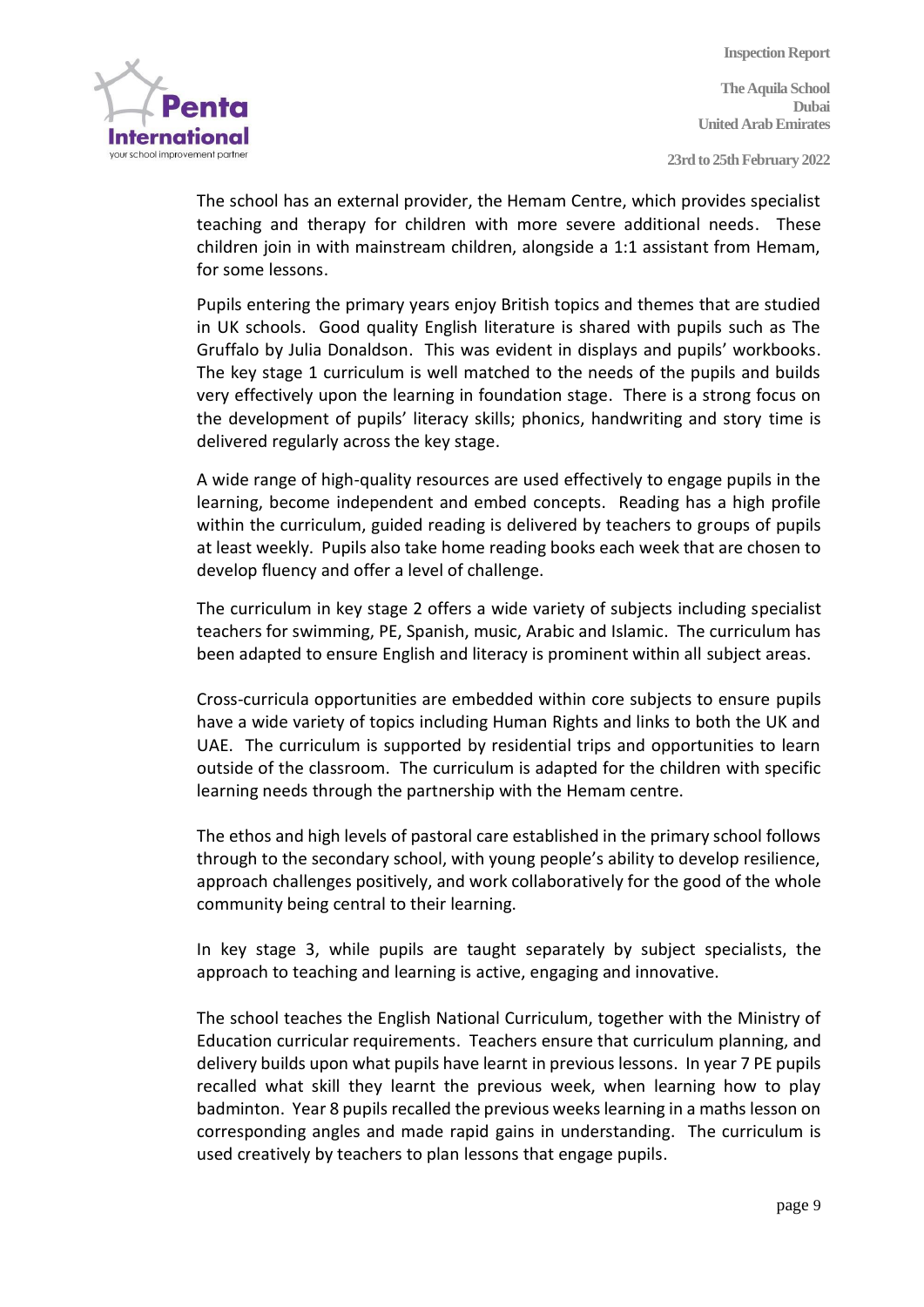

**The Aquila School Dubai United Arab Emirates**

**23rd to 25th February 2022**

Teachers work hard to enable learners to shape parts of their own learning. The school follows a dedicated strategy to help learners become more independent. The Aquila school has actively created a culture of ownership for learners. In lessons, teachers are confident and offer lots of praise and encouragement. Teachers manage pupils' behaviour very effectively. Teachers typically use a wide range of teaching techniques: group work, paired work, individual work and class learning. The pupils communicated confidently with each other and with the adults in the room. Classroom time is well managed, and pace is appropriate.

The Aquila school will expand to key stage 4 in the 2022/2023 academic year.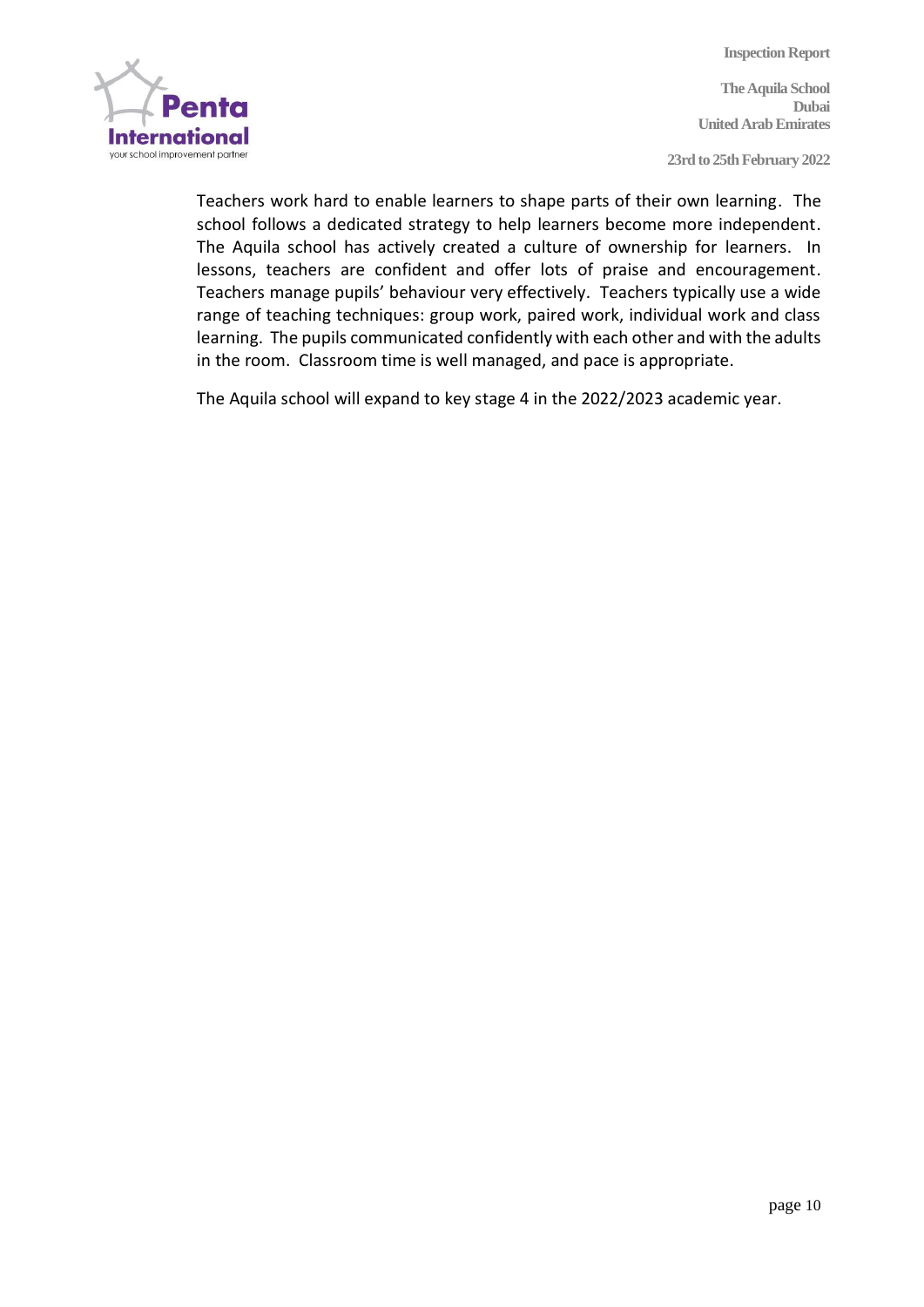**International** your school improvement partne

**Inspection Report**

**The Aquila School Dubai United Arab Emirates**

**23rd to 25th February 2022**

#### 5.2 Teaching and assessment

Overall, the quality of teaching and assessment is highly effective with many outstanding features.

In FS1 and 2 the learning is often particularly effective because of the excellent balance of child-initiated and teacher-supported learning. The best lessons are based on a clear understanding of how young children learn effectively. The most effective teachers inspire and engage pupils through practical learning. Teachers use effective questioning and promote collaboration. Involvement in 'pupil voice' enables many to learn specific skills related to teamwork, communication, and leadership.

Teaching is at least good, with some excellent features. In the best lessons, children were given opportunities to explore, for example in an FS1 lesson when children had to look at different types of materials to make a coat for Humpty Dumpty

Behaviour is excellent, and teachers manage the children expertly. In FS1 and 2, the strong emphasis on personal and social development ensures learners are confident in the environment and ready to learn new skills. With the support of their teachers, pupils are encouraged to collaborate and share. Pupils are actively engaged in the activities available. There is a calm environment where pupils are playing and learning happily alongside each other. Independence is encouraged and pupils know teachers are there to support them. High quality resources are used in lessons, for example Numicon and where possible, resources made of natural materials.

Provision could be enhanced for the most able children and allow more opportunities for stretch and challenge. Children with additional needs are well supported by the phase inclusion teacher and are supported in accessing the curriculum as appropriate. Teachers use Classroom Monitor to track children's attainment, and this is updated weekly and monitored by the phase leader. *Wellcomm* is used to screen all children in EYFS for any speech and language delay, and action taken by the inclusion teacher if delays are identified. An example of this was when the inclusion teacher took a child with an identified speech delay to the hydroponics farm to feed the rabbits, providing an exciting opportunity for the child to produce language

In primary, teachers plan tasks that enable the pupils to learn at the appropriate level of the English National Curriculum. In lessons, teachers are confident and offer effective praise and encouragement. They manage pupils' behaviour very effectively. Time is well managed. Teachers have secure knowledge of the English National Curriculum and plan purposeful lessons which both sustain pupils' interest and often challenge their thinking. In one highly effective lesson, the teacher modelled the steps required to share 8 pineapples between 2 parrots.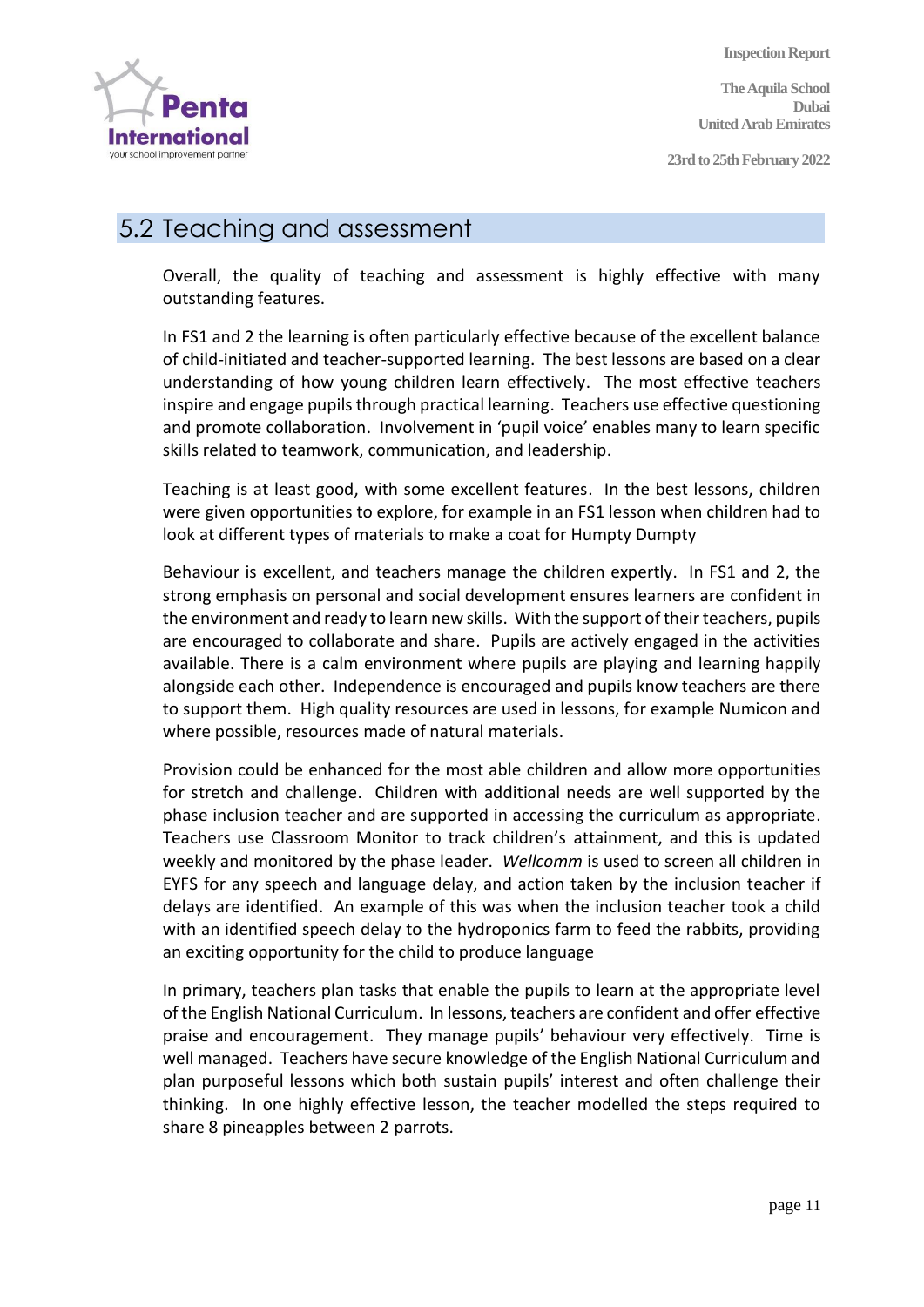

**The Aquila School Dubai United Arab Emirates**

**23rd to 25th February 2022**

As the pupils move through key stages 1 and 2, they are immersed in a language rich environment which supports their learning with the encouragement to 'up level' their language during discussion. Assessment for learning allows teachers to effectively establish pupils' progress within the lesson and target questions to move learning forward. In the most effective lessons additional intervention was given to various groups to provide further differentiated support and to extend their understanding. Good use of questioning prompts like 'why?' and 'tell me how you know that' were used.

Consistency is required to ensure activities allow for differentiation including challenge for the more able. In some lessons pupils did not make progress due to already being secure in the topic being taught. Pupils spoke with confidence about their learning. Resources are plentiful and used well by teachers to enable pupils to learn easily. The effective organisation by the teaching staff with the quality and range of resources they were able to use, supported high quality learning. Assessment policies and timetables are in place to monitor pupils' achievements. These are implemented effectively.

In key stage 3, behaviour for learning is a significant strength across the secondary school. Pupils make good progress in their lessons and demonstrate significant learning over time. Teachers plan lessons using assessment information and most routinely check that previous learning has been secured by a variety of methods. Positive teacher, pupil relationships foster trust and motivation. In the best lessons, teachers assessed understanding and offered challenge through skilful questioning. Lessons are wellplanned, clear and focused. Teachers have secure knowledge of the English National Curriculum and learning objectives are set for all lessons and many of the learners are well aware of the purpose and direction of learning. Assessment policies and timetables are in place to monitor pupils' achievements. These are implemented effectively.

Teachers' subject knowledge is strong and most share their enthusiasm for their subject with the pupils and teaching is frequently outstanding. Nearly all teachers in the secondary school use a highly effective range of questioning to assess pupils' understanding in lessons. In a science lesson on monitoring heart rate changes, the teacher encouraged pupil interaction that was very supportive in the development of specific technical language. The use of partner talk in an English lesson on evaluating a text based on World War II was highly effective and pupils demonstrated a high level of empathy as they reviewed each other's contributions and understanding. A highly effective hybrid English lesson inspired pupils and led to most achieving outstanding progress as they discussed effective topic opening sentences for paragraphs.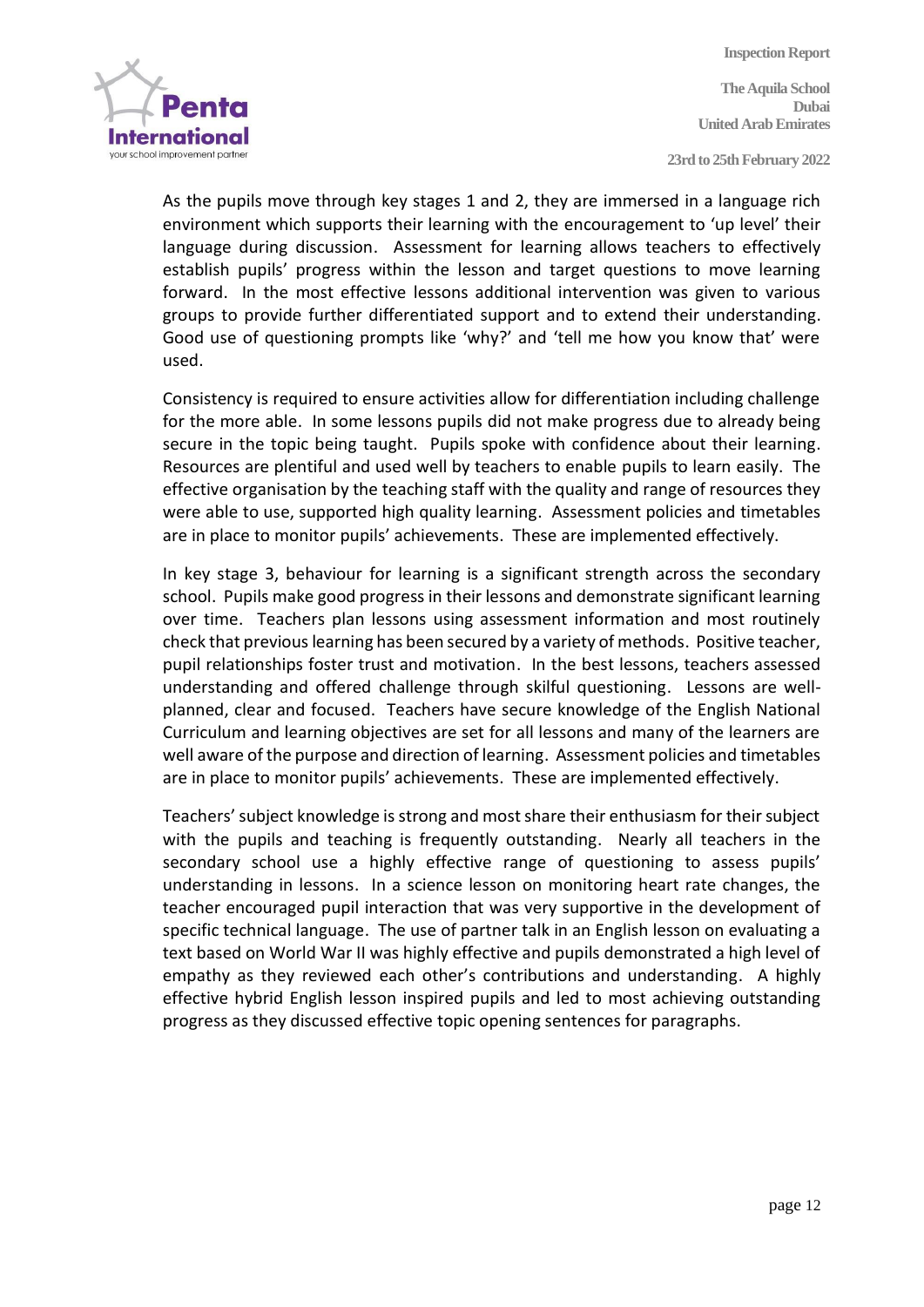

**The Aquila School Dubai United Arab Emirates**

**23rd to 25th February 2022**

## 5.3 Standards achieved by pupils

The behaviour and attitudes of the pupils is outstanding and is a genuine strength of the whole school which enables learning to take place in a very positive environment. In lessons, pupils are mostly engaged in their learning and keen to achieve. This attitude is reflected around the school, where there is very little evidence of behaviour issues. The pupils are articulate, and their spoken English is of a very high standard. Pupil monitoring and tracking data demonstrates that nearly all make good progress and many make 'better' than good.

The majority of children entering EYFS do not have English as their native language, therefore baseline assessments identify their attainment in literacy and mathematics as weak.

In EYFS, teachers mark attainment on Classroom Monitor, which is reviewed weekly by phase leader and termly by SLT during pupil progress meetings. The phase leader identifies trends in Classroom Monitor data and actions change where necessary. Children make significant progress in all areas of learning. This is evidenced in data which is informed by teacher assessments.

The standard of pupils writing by the time they leave year 2 is good. Pupils write fluently using a cursive style and have a range of strategies to help them write independently at length. Reading is good across the key stage; most pupils read fluently and can talk about their reading. Pupils in year 1 were observed reading high frequency words on sight and using phonic attempts to write them. Pupil's behaviour and attitude are exemplary and where pupils need reminding of how to behave, this is appropriate and timely. In some lessons pupils did not make progress due to already being secure in the topic being taught consistency in planning is required to ensure activities allow for differentiation including challenge for the more able. Pupils are immersed in a language rich environment which supports their learning with the encouragement to 'up level' their language during discussion. Assessment for learning allows teachers to effectively establish pupils' progress within the lesson and target questions to move learning forward.

Well planned lessons ensured that very little time was lost and that resources were appropriate and well prepared.

The standards in pupils' workbooks and displays indicates pupils are working at an agerelated expectation and above in English, and at the expected level in maths. Display work across the primary school was of a very high standard and work displayed is created and presented by the pupils. Displays included, work where pupils wrote letters at length to the classroom inspired by the book, 'The day the crayon quit', labelled diagrams of an Orca, investigated habitats in science, and wrote about a house in Arabic.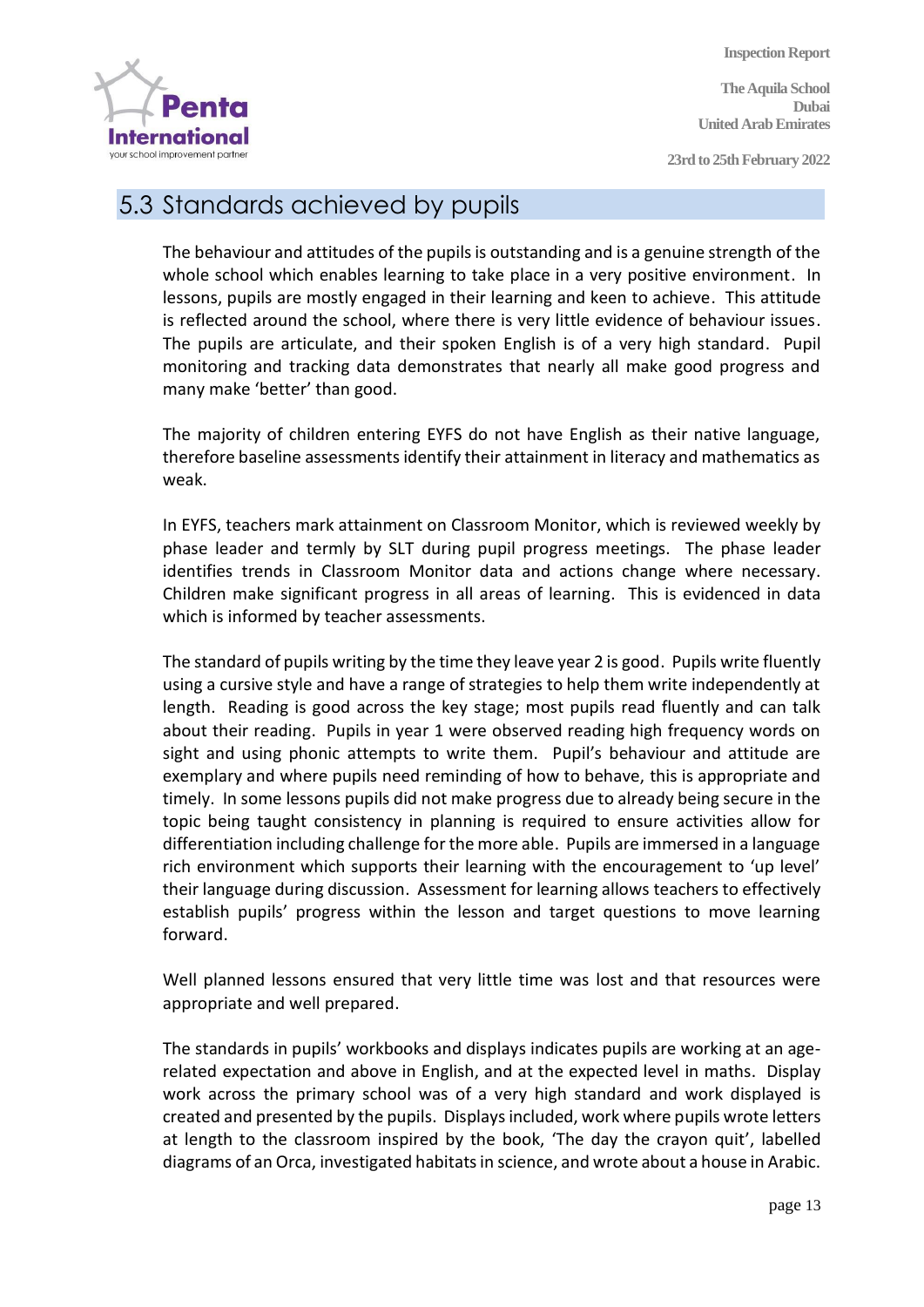

**The Aquila School Dubai United Arab Emirates**

**23rd to 25th February 2022**

Across the secondary school, small class sizes combined with a clear teacher understanding of the learning needs of each pupil, ensure at least good and often excellent progress is made. Pupils were challenged in a maths lesson to problem solve angle sizes involved in a game construction. This provided a real-life activity that motivated and engaged learner's interest.

A range of assessment strategies were observed in lessons, with peer assessment and feedback effectively used. Marking is becoming more consistent with next steps and evidence of pupils responding to comments. This is a key focus for further development as cohorts and year groups expand across the school.

The provision for pupils with SEND is excellent. The department consists of a wellqualified Head of Inclusion, an inclusion teacher for each phase and a teacher who works with children in the Hemam centre. The department is very well resourced, with dedicated classrooms. The Hemam centre is an external provider and staff from Hemam work with Aquila children in a suite of rooms at school, delivering speech and language, occupational and behaviour therapies. The children attend mainstream classes with an assistant where appropriate throughout the day.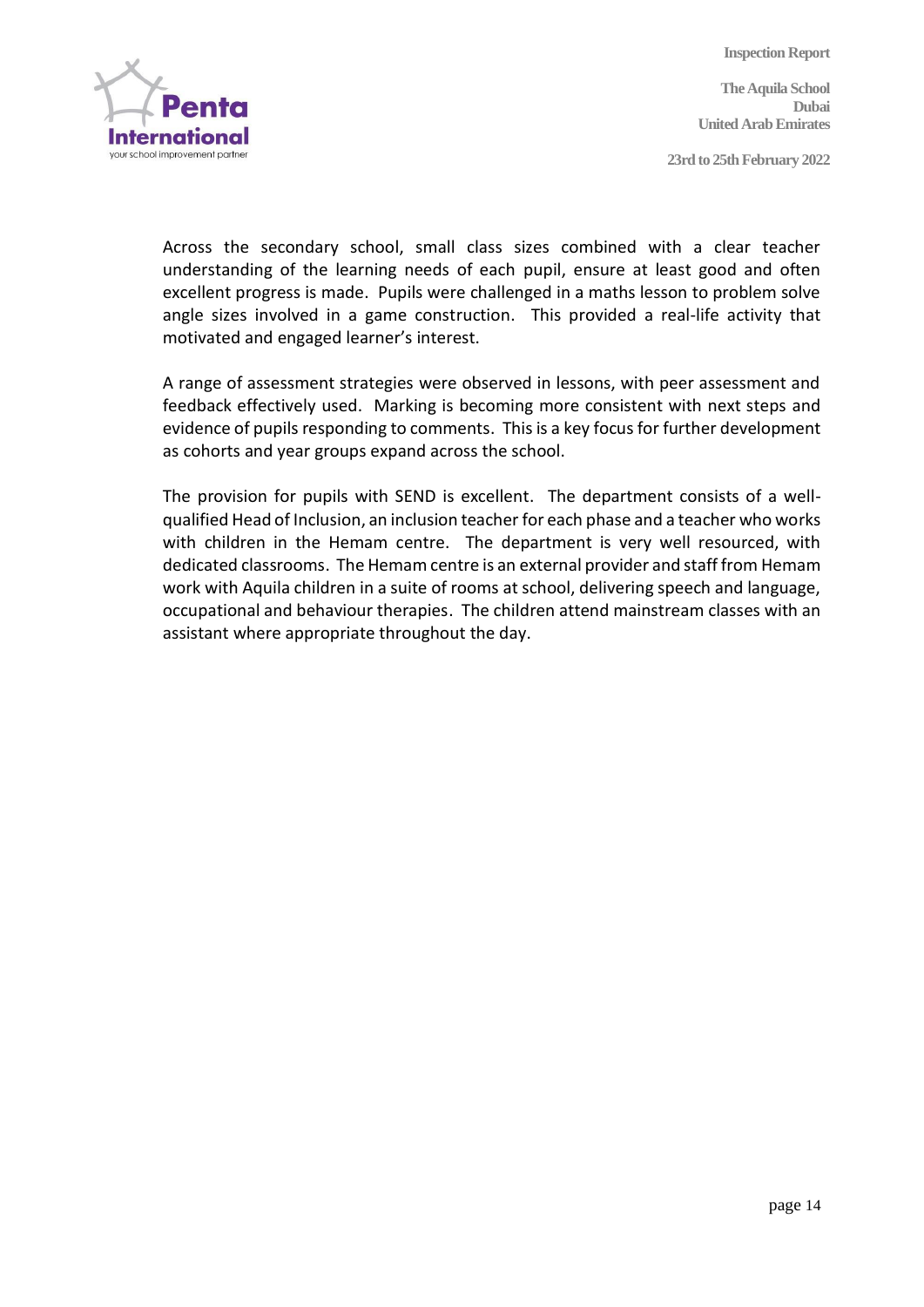

**23rd to 25th February 2022**

# **International** your school improvement partne

#### *6. Standard 2*  Spiritual, moral, social and cultural development of pupils

The spiritual, moral, and cultural development of pupils provided by The Aquila School fully meets and exceeds the requirements of the BSO standards.

The provision for pupil's spiritual, moral, social and cultural development is excellent. Pupil's attitudes to school are exemplary and this is reflected in both their behaviour and attendance. In all lessons observed pupils were engaged and eager to learn. The relationships between the pupils and their teachers is very positive. Behaviour between lessons and at break times shows the courteous and sensible attitudes of the pupils.

The positive nature of teachers allows for feedback to be given and one pupil said that "Teachers always help and never shrug you off." The environment lends itself to pupils being confident to make mistakes. Pupils want to improve, and one pupil said they tell themselves, ''I am good at this, I can do this'.

The consistent use of the behaviour policy ensures positive praise is prevalent in every lesson. Pupils receive 'Golden Tickets' when they exceed the 'golden rules'. Aquila Awards are also awarded for amazing learning. During the weekly assembly, broadcast to the whole school, pupils who receive an Aquila Awards are individually celebrated. Those receiving golden tickets are chosen at random to win a prize. During the inspection 1525 golden tickets were achieved. Any negative behaviours are dealt with quickly and restorative practices are followed.

Pupils are given opportunities to be reflective about their perspectives on life and the perspectives of others. The use of imagination and creativity in their learning supports their well-being, fascination for the world around them and consequently their spiritual development. Reading, a demonstrable strength of the school, transports pupils to diverse cultures and allows them to learn about and reflect on the richness of human experience and the wonders of the physical world around them. The library offers a 'don't judge a book by its cover' option which allows pupils the opportunity to read something different.

The school successfully promotes the fundamental British values of democracy and the rule of law. All pupils have the opportunity to lead and based on pupil voice the school has now introduced a hoodie to their uniform. Pupils also take part in Model United Nations and a TEDx talk this academic year with the title 'Sometimes I Pretend to be Normal'. The PSHE curriculum is annually reviewed and adapted based on the cohort's needs. Human rights and tolerance is embedded within the curriculum and is taught in English through texts such as The Boy at the Back of the Class. Due to the challenge's pupils faced during the pandemic the school plans on upskilling the secondary teachers to receive training in Mental Health First Aid.

The intensely international and multicultural composition of the school's pupil and staff population underpins the understanding and celebration of cultural diversity. Pupils are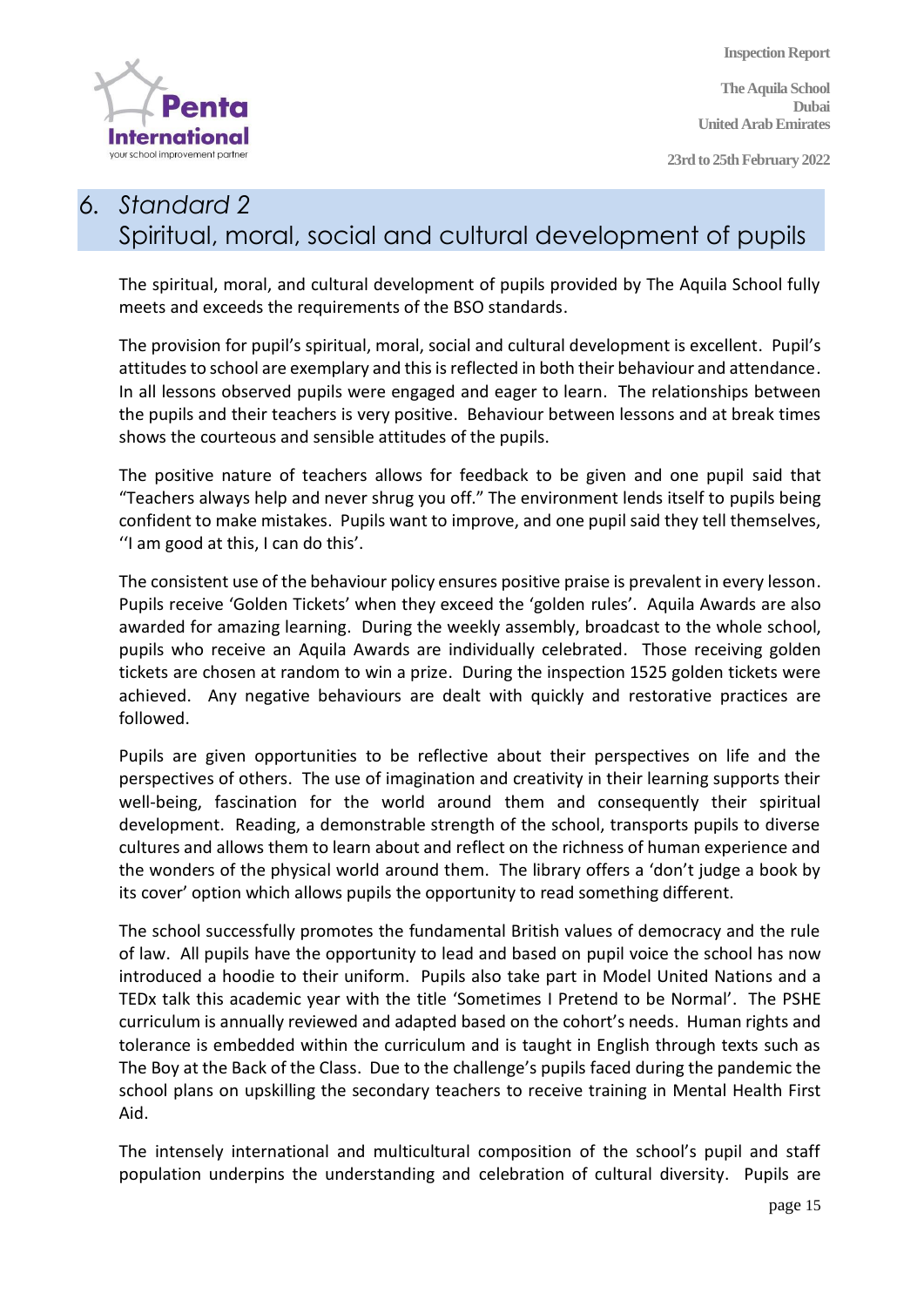

**The Aquila School Dubai United Arab Emirates**

**23rd to 25th February 2022**

encouraged to participate in charitable activities such as raising money for the Red Crescent charity through dress up days. The local community receive food donations, gifts at Eid and the school also hosts a Ramadan Fridge. Connections with other organisations such as Sanad Village will allow further opportunities for pupils to have better understanding of differences within the community.

A wide range of school trips and residential visits, exploring the local communities and further afield, provide additional personal, social, and cultural enrichment opportunities. During the inspection, pupils were taking part in both a residential visit and a trip to the Dubai Expo. In years 7-9 pupils will be travelling to Kenya to volunteer in an orphanage. It is evident that the school is preparing its pupils well for the next stage of their life-long learning and citizenship in the global community. Pupils are surveyed to ask them what they wish to do during extracurricular activities.

The Eco-warriors lead assemblies and host competitions to raise awareness of sustainability. Through these competitions trees have been planted in the school grounds on behalf of the winners. An ongoing initiative led by the Eco-warriors will introduce recycling bins across the school. The school's hydroponic farm allows pupils to grow fresh, natural produce using sustainable and environmentally friendly technology.

Opportunities to learn subjects in creative arts across the school, including options at KS4, allow all pupils to find their passion and supports their ambitious and various careers paths for the future. Pupils can showcase their talents in the school choir, during the termly music concerts, annual talent show and weekly assemblies which parents are invited to.

Pupils, and their families, stated that they have seen a marked improvement in their selfconfidence and that they were happier at Aquila compared to their previous school. One parent said, 'Everybody is given a chance to shine'. Through the school's strong focus on pupils' welfare all pupils feel they are safe in school and know who to talk to if they were upset. Pupils are tolerant, open-minded young people who have good knowledge of and show respect for the beliefs, cultures, and views of other people.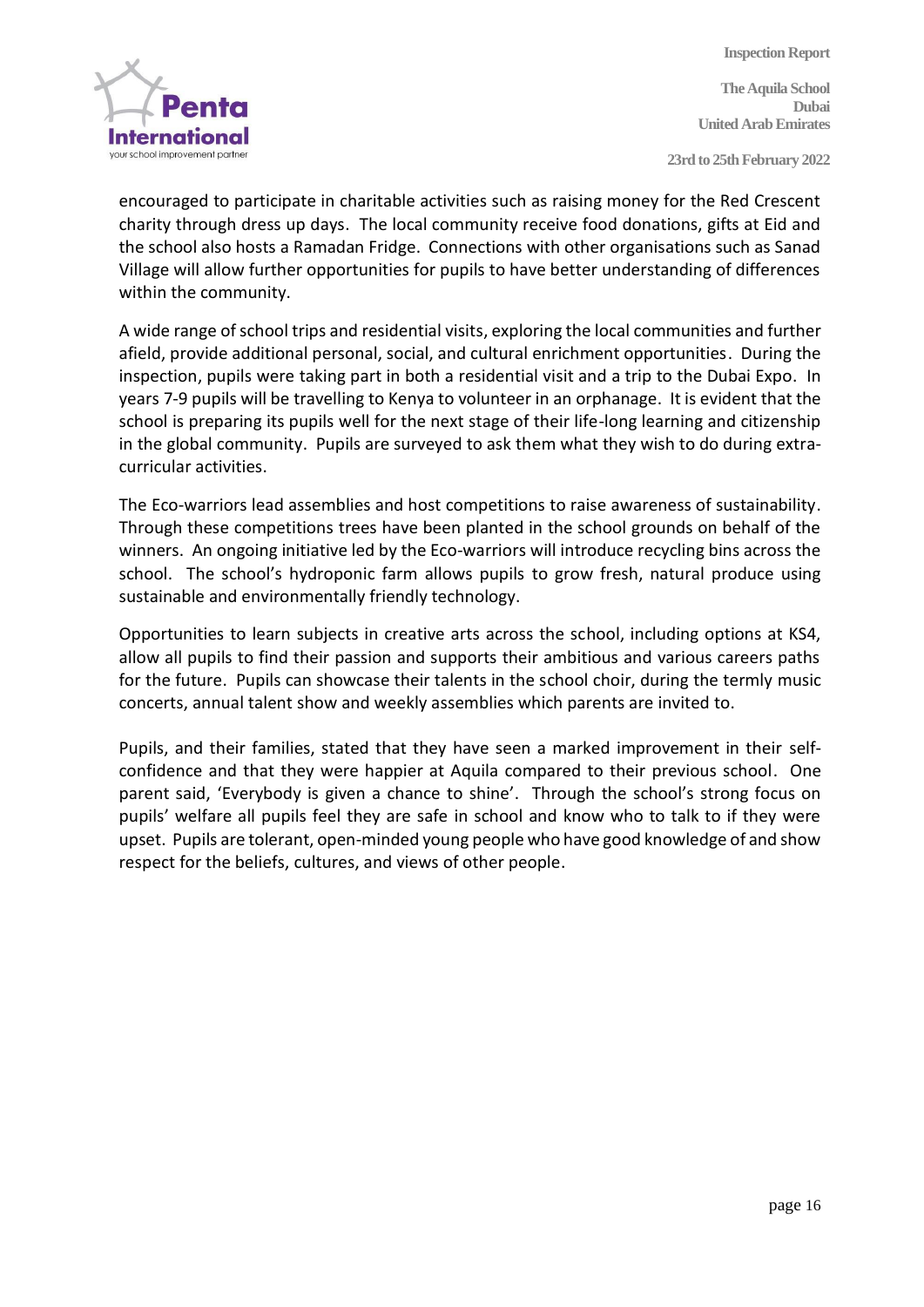**The Aquila School Dubai United Arab Emirates**

**23rd to 25th February 2022**



#### *7. Standard 3* The welfare, health and safety of the pupils

The provision for the welfare, health and safety of the pupils is outstanding.

Aquila School puts the safety of its pupils at the centre of the school's ethos: posters around the school proudly state that, 'The safety of our pupils is our number one priority.' Robust systems regarding child protection are in place. All adults working in the school, including external providers, have annual child protection training, delivered both online and then followed up in person. Highly effective policies and procedures are in place, and the key staff benefit from network training through the International Schools Partnership and BSME. Weekly pastoral meetings ensure that any child protection, safeguarding and wellbeing issues are continually monitored and discussed on the weekly agenda. The school is tidy and clean. Pupil and staff toilets which provide adequate cubicles and washing facilities are regularly cleaned so that hygiene arrangements are always very good. This frequent maintenance ensures the health and safety for pupils, staff, and visitors.

Visitors to the school are logged and issued badges with coloured lanyards to denote the different roles of all adults on the premises. Pupils are able to differentiate between the coloured lanyards worn. Security staff are careful to check visitors asking for proof of ID and vaccination status. Start and end of day routines are carried out in a calm and well-organised manner. When children in primary leave the classroom, for example to use the bathroom, they are given a 'my teacher knows where I am' pass. The supervision of children throughout the school day is excellent.

Attendance registers are appropriately maintained. Whole school attendance is excellent, and attendance is tracked and analysed. Any issues are followed up by SLT following a clear procedure. Aquila is an inclusive school where a culture of empathy is clear to see, for example in the way that children work with children from the Hemam centre when they join class, in a supportive and kind way.

The school has a full-time doctor and two nurses, who work from a spacious and wellequipped clinic. Regular health and eye tests are carried out by these staff for specified year groups, and an external dental practice does dental checks. Care plans are kept up to date, and relevant staff are trained regarding any medications or accommodations that may be needed for a child they work with. The doctor delivers lessons to children, an excellent example was seen when she gave information to children regarding epilepsy in order for them to understand the needs of a peer. Clinic staff also gave basic first aid training to year 6 pupils.

Selected staff have first aid training delivered by an outside provider and accompany children on school trips. The clinic provides first aid bags and informsstaff regarding any medical needs of children going on any trips or visits.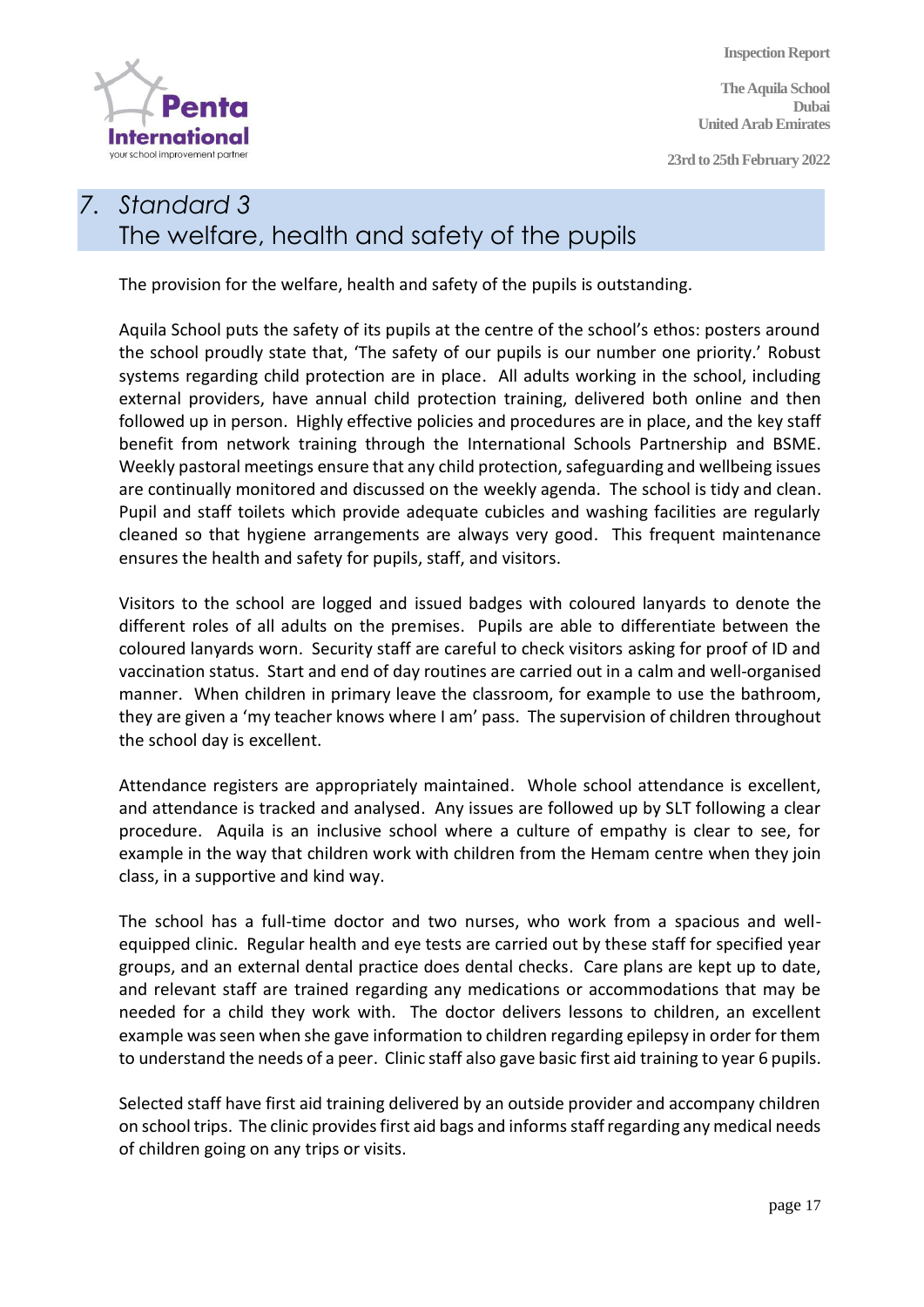

**The Aquila School Dubai United Arab Emirates**

**23rd to 25th February 2022**

Children are taught from an early age how to keep themselves healthy, and this is woven into the curriculum. Children in the early years are aware of healthy foods in their lunch boxes and as children move through the school, they become more aware of healthy choices and keeping fit. Sessions from the PE staff also support this.

New children enter the school regularly throughout the school year. Children have an online meeting with their new teacher before joining and families with the leadership team of the school. Families are also sent an email welcoming them and their child to the school and relaying important information before they start.

The school provides its own bus services- staffed by Aquila school staff. There are clear procedures in place for children who travel by bus and the children are very well supervised. The pupils report that they feel safe and secure when moving from the school onto buses.

The school has animals on site, including rabbits, cats, fish and birds. There is a policy in place for the care of the animals, however a risk assessment should be considered as well.

The school's policies on pastoral care are robust and this is a key strength of the school. In primary, class teachers are aware of the importance of knowing their children well and acting quickly on any concerns. The secondary form tutors also play a key role, however there is also an emphasis on the importance of teachers across all subjects knowing the pupil and being a key part of the pupil's pastoral care. The school counsellor works across the school. She has 'time to talk' sessions, when children can pop in to talk to her about any anxieties they may have. She also holds 1:1 counselling sessions, as well as small group sessions. Children say that they know who they can talk to if they have a worry and feel that they are safe and listened to. Behaviour in the school is excellent, children are supportive and kind towards each other. This is as a result of the importance the school places on positive relationships, and the clear policies and procedures for this. Bullying is very rare in the school, as are examples of unacceptable behaviour. Such behaviour is dealt with quickly and effectively, using restorative justice. An excellent of example of this was when a form group in the secondary school made a presentation to peers about the dangers of vaping after a vaping device was found in school.

Overnight excursions and day trips have recently been reintroduced in the school. Careful risk assessments are carried out, and very safe levels of supervision are in place.

School facilities are excellent. The facilities manager ensures the school is a safe place for all. All staff demonstrated a high regard for health and safety. Staff use key passes to move around the school, and gates in outside areas, for example to enter the hydroponics farm are kept locked. The school is litter and obstacle free and high regard for cleanliness is evident throughout the large campus.

The welfare, health and safety of the pupils is clearly a priority for the school. Every pupil is happy, feels safe and well cared for.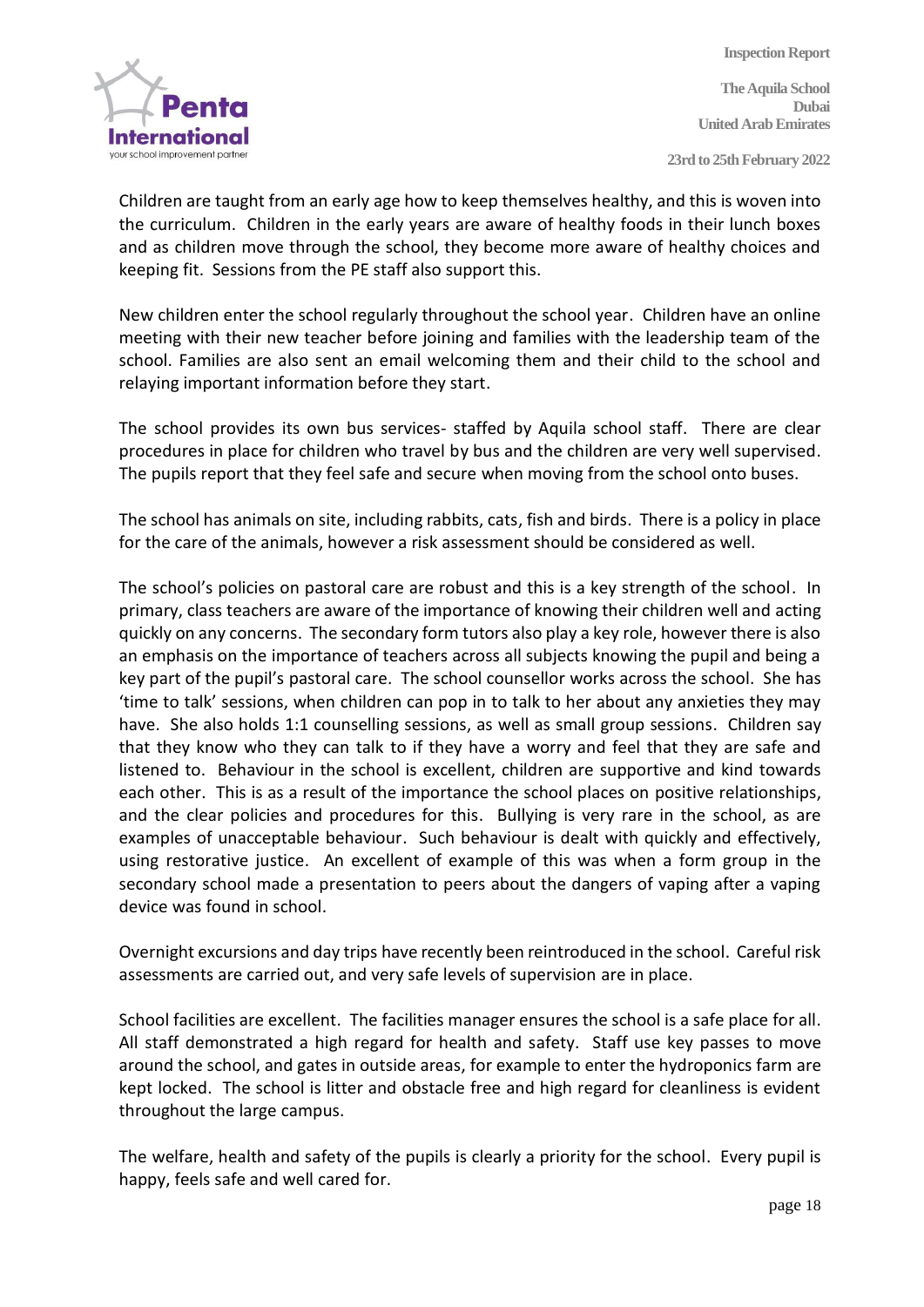

**23rd to 25th February 2022**



## *8. Standard 4* The suitability of the proprietor and staff

The suitability of the proprietor and staff at The Aquila School meets in full the requirements of the BSO standards.

The school ensures that all required checks are carried out on all staff, parrots and volunteers who are employed to work at the school. The school also maintains a log of staff who have left the school in the past three years. All teachers at the school are qualified to teach in the UK and have English National Curriculum experience. All newly appointed staff undergo a rigorous recruitment process. The school employs safer recruitment processes to ensure all staff are suitable to work with children. Interview procedures are rigorous and led by senior leaders who understand and are trained in safer recruitment procedures.

References are taken from three referees one of whom is the applicants current principal. If any part of the reference causes concern, the school will make direct contact with the referee as a further check. All staff are given a probationary period so that safer recruitment is a continuing process from the interview and through the time of induction. The school's board members and leaders understand how important it is for these checks to be made and are vigilant in ensuring these are carried out especially for staff transferring form other overseas positions, which may not be their home country. The school puts a high regard on reviewing police clearance certificates from any country the applicant has lived in within the last ten years, and the UK International Child Protection Certificate to ensure all staff are suitable.

There is no evidence that any member of staff or volunteer carries out work at school in contravention of local, overseas or British disqualification, prohibition or restriction. All teaching staff have teaching qualifications and experience in teaching in British schools. The leadership structure is shared with all staff, and all are aware of their line manager and understand their roles. Job descriptions are provided for all roles. All staff are trained and/or experienced in the provision of age-appropriate education and support. The school keeps and made available to inspectors, a single comprehensive list of all staff and volunteers who currently work in the school, showing the dates when they commenced and ceased working in the school. It also keeps and made available for inspectors, records of all checks completed in respect of staff and volunteers who currently work at the school or who have worked at the school since the date of the last inspection.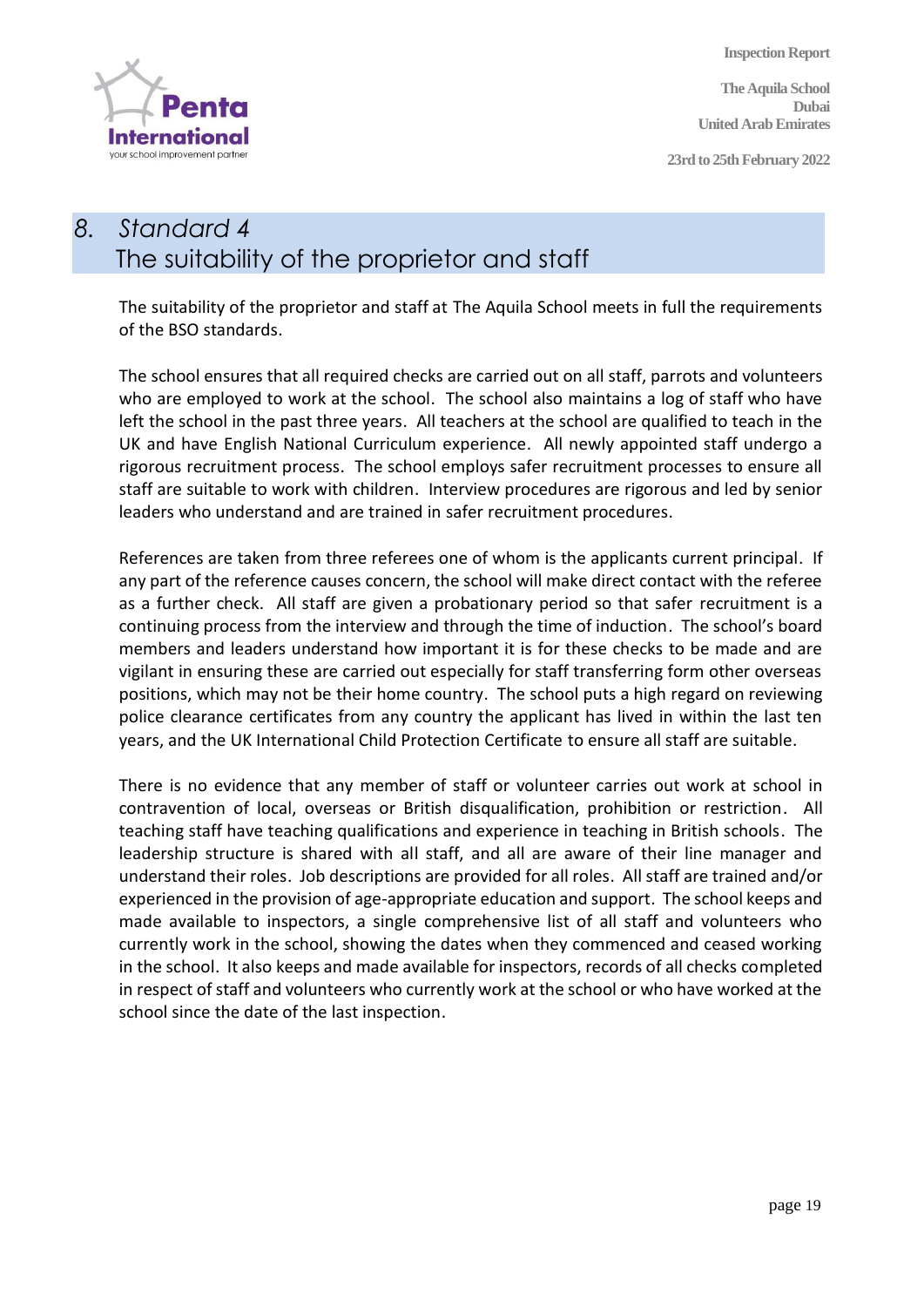

**23rd to 25th February 2022**



## *9. Standard 5* The premises and accommodation

The premises and accommodation are excellent.

The school's premises and accommodation at The Aquila School meets in full the requirements of the BSO standards and are excellent. The school's buildings and premises are excellent in providing a purposeful and stimulating environment well equipped for the delivery of a British curriculum. The school was purpose built in 2018 and received an award for the best educational building in the Middle East.

The site is secure with two main points of entry and exit for pupils. Two further gates allow staff and visitor access to the staff car park. A large area at the back of the school is clearly marked for school buses to pick- up and drop off at the end of the school day within the school site.

Separate designated areas of the school are secure. The swimming pool and specialist areas for physical education and the auditorium are locked and can only be accessed by staff. A wall clearly defines the perimeter of the site. Signage is clear throughout the school. There are three floors with the older pupils on mainly based on the second floor. An adjacent separate building accommodates the school's sports facilities, clinic and auditorium. Outdoor areas are spacious and demarcated into separate zones by low level fencing. Picnic tables are available throughout the school's outdoor areas and are well used at break times. Shaded areas are appropriate and offer suitable protection from the sun. Shared areas, including indoor spaces, outdoor spaces, and the outdoor football pitch and enclosed games area are fully utilised by pupils operating on a rota system for break times. Early years and year one classes have separate outdoor areas accessed directly from the classrooms, these contain permanently installed, age-appropriate play equipment, including large sand pits and climbing frames. The sand pits are covered at the end of each day.

There are plans in place to extend the schools accommodation further with the addition of another building at the back of the school to include school canteens, additional changing areas, outdoor sports and recreational areas and specialist facilities for secondary.

Classrooms are clearly marked by year group and class name in primary and in secondary by subject. Fire exits are signposted, and first aid boxes located strategically throughout the school. Wide staircases provide access to the first and second floors and have adequate handrails. Classrooms across the school are well lit, lighting is provided by a sensor that detects movement so that lighting only operates when rooms are in use. Each classroom has an interactive whiteboard, and these are in regular use. All areas have appropriate ventilation and are very well furnished with age-appropriate tables and chairs. Communal spaces are used well and supplied with a high quality of resources and displays that engage children in their learning. Early years foundation stage areas have classrooms that are very well equipped with a separate entrance area that is safe and gated and contain age-appropriate washrooms, indoor and outdoor facilities. Trikes, construction resources, water trays and sand pits and a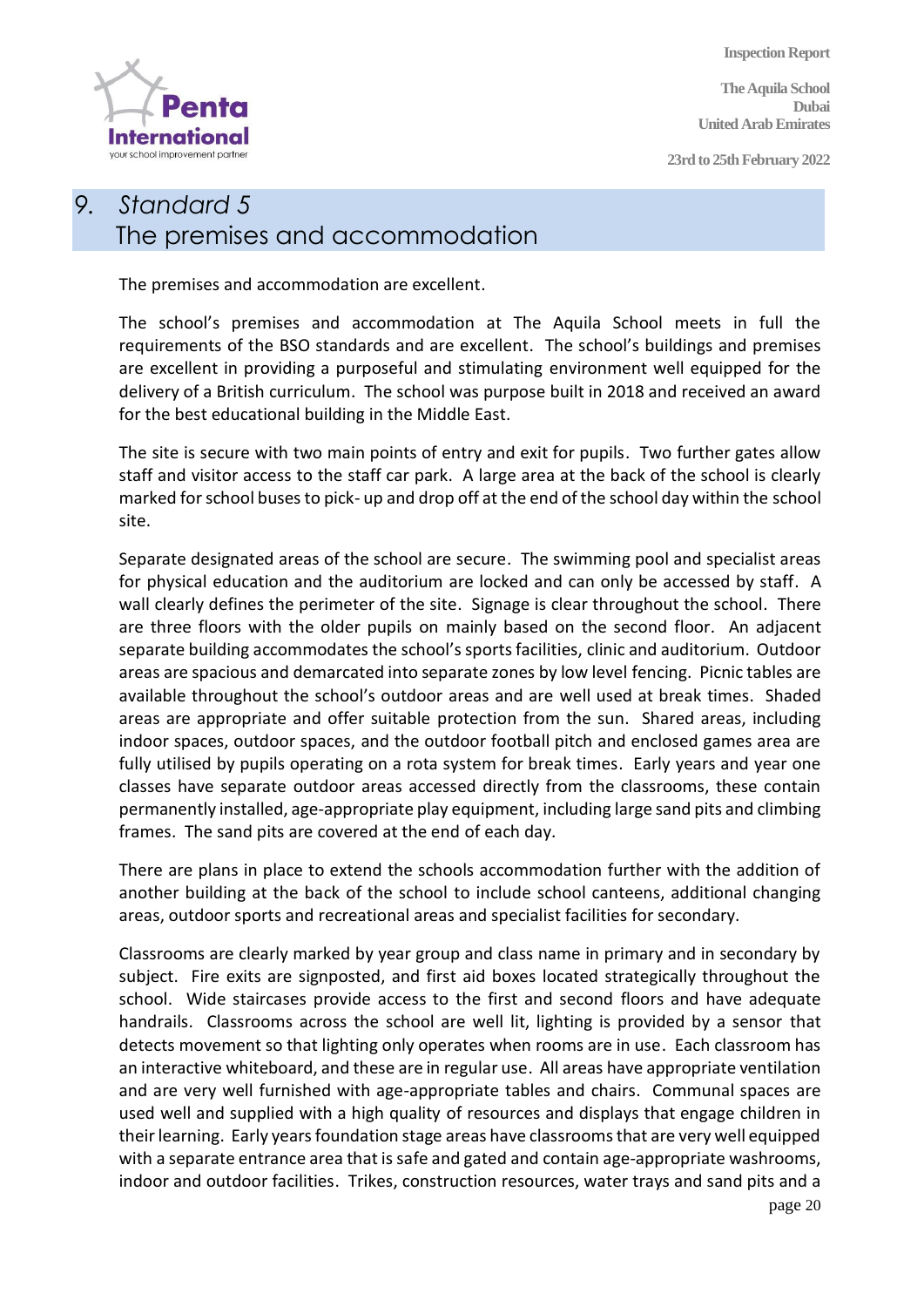

**Inspection Report The Aquila School Dubai United Arab Emirates 23rd to 25th February 2022**

range of different indoor spaces, such as the literacy garden and the sensory room enhance the quality of provision in EYFS. The floor markings across EYFS inspires imaginative play. The outdoor areas are fenced to ensure pupils are safe and the area is clearly marked.

The school has a wealth of specialist facilities. A large auditorium with excellent staging, sound and lighting systems, adjacent visitor toilets and access to the car park and appropriate fire exits. A large well equipped swimming pool centre with two pools (beginner and advanced) and adjacent changing facilities, a dance studio, an equipped gymnasium, designated secondary and primary sport halls with provision for changing rooms for 'home' and 'away' teams, and a roof top tennis court enable the delivery of a good quality broad PE curriculum well matched to the age and stage of pupil's physical development. There are suitable changing and showering facilities for boys and girls. In addition, there are well equipped science laboratories, food technology, design technology, music rooms, drama rooms and three well stocked libraries, in use by the pupils at the school. An outdoor hydroponics area is located at the back of the school and hosts a garden supplied by an underground water source. There are rabbits, fish, and birds within the enclosed area and together the growing of plants and understanding the responsibilities around keeping a pet, enhance the provision of a broad curriculum for the pupils in the school.

Provisions for people with disabilities is excellent. Lifts to each floor and ramps allow easy access to all areas. A school canteen, the Parrot café, operates in the school's main reception area for staff and visitors. Aquila the parrot also lives in this area. Dubai Municipality have awarded the Parrot Café with a gold level standard for food hygiene. Pupils currently bring packed lunches that they eat either in their classrooms or on picnic benches in outdoor areas, due to the restrictions around Covid.

The facilities manager is regularly active in ensuring the schools site is well maintained, that the site is safe and provides a positive environment for learning. Regular daily health and safety walks, along with an online system of reporting allows the relevant maintenance teams to be responsive in ensuring that the premises and accommodation are well-maintained. An annual visit by the ISP health and safety team further ensures that the relevant policies and checks are made on equipment and facilities at the school. Fire, water electrical and PE equipment checks meet the required standards and are checked at least annually by external contractors. There is adequate external lighting around the perimeter of the school.

Adequate and well used storage of pupils' personal belongings was evident throughout the school. Even in the key stage 1 and early years pupils had personal areas to store personal belongings. These were used well to keep the classroom and corridor areas tidy. The school clinic is very well equipped with separate rooms for the treatment of boys and girls, and a central consultation room for the school's doctor. During the Covid-19 restrictions, a separate isolation room is available close to the clinic if needed, with toilet facilities adjacent. As the medical centre is located close to the schools swimming pool area and not central to the school, a further first aid rom is located within the key stage 1 area.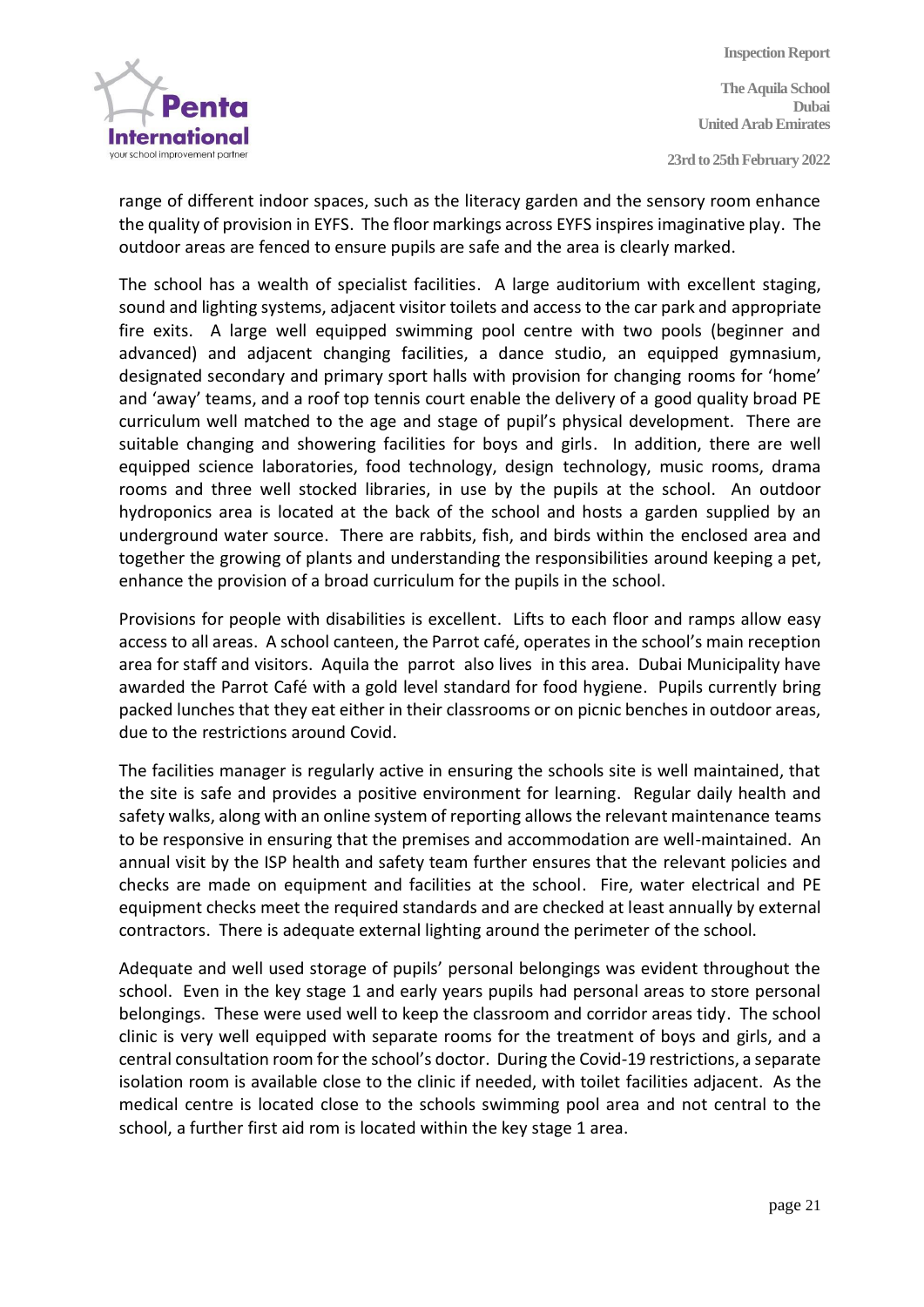**International** your school improvement partne

**Inspection Report**

**The Aquila School Dubai United Arab Emirates**

**23rd to 25th February 2022**

## *10. Standard 6* The provision of information for parents, carers and others

The provision of information for parents, carers and others is excellent. The Aquila School provides a highly British educational experience for families living in Dubai. They have built up their model over time to ensure that they meet the needs and demands of learner and parent cohorts. They embrace the country and culture that they are in whilst upholding the British nature of provision. The school has scheduled parental meetings to discuss learner progress, as well as parent support events; parents have found them to be helpful and informative. The school publishes a weekly newsletter to celebrate events and achievements and inform families about what their children are learning. The school website is clear, informative and easy to navigate. Contact details of the school and details about the governing board are provided to parents and prospective parents on the website. Details are also displayed in the school, in promotional information and letters.

The school ethos, mission, vision, core values and aims are clearly communicated in documents, the school website and the learning environment. This is supported by displays in classrooms and corridor areas. Many of the bright and informative displays are created by the pupils and clearly celebrate the outcomes of the teaching and learning. The school vision is highly visible. Parents are able to access information about key school policies on the website. This includes information about the school's policy on and arrangements for admissions, behaviour, bullying, health and safety and first aid. The complaints procedure and most recent inspection report and key curriculum information is available on the website. This includes information about curriculum organisation, curriculum overviews, and the education and welfare provision for pupils with special educational needs, or for whom English is an additional language.

Parents feel that the school staff know their children well and use words such as 'welcoming', 'positive' and 'safe' to describe the way the school cares. Parents stated that they felt like the school was like a family, embracing, welcoming and inclusive and that it has allowed their children to flourish. Parents were very appreciative of the opportunities and support available for their children and valued its desire to continue as a BSO school.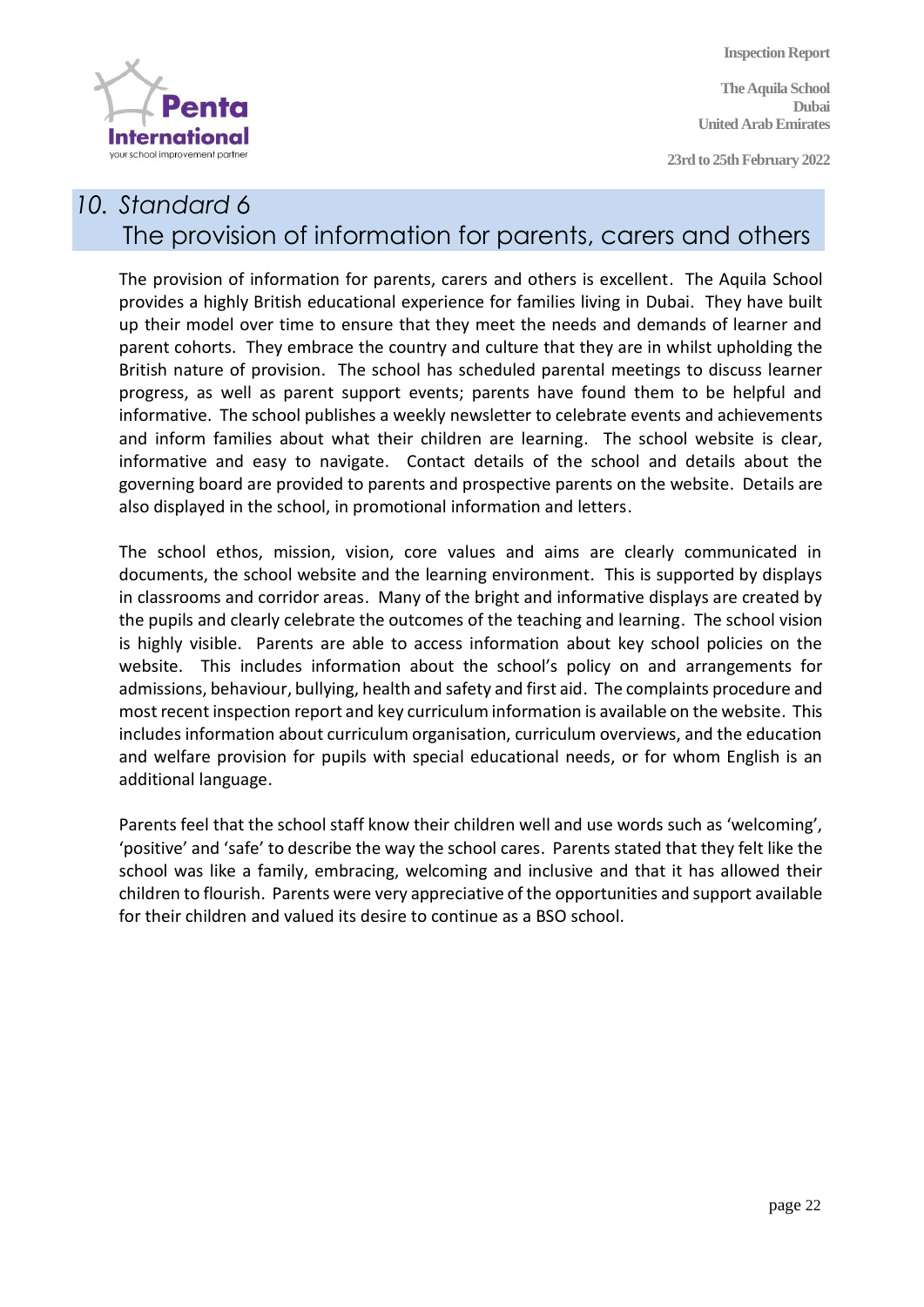**The Aquila School Dubai United Arab Emirates**

**23rd to 25th February 2022**



#### *11. Standard 7* The school's procedure for handling complaints

The school's procedure for handling complaints at The Aquila School meets in full the requirements of the BSO standards.

A written complaints policy is available on the school's website and on request to the school. The policy sets out clear timescales for the management of a complaint at an informal level and at a formal level. The school expects that complaints raised by parents are first raised informally with their child's class teacher or form tutor. If a parent of any pupil has a complaint, they contact one of the following in the first instance:

- the pupil's class teacher (or in the case of a child in secondary, their form tutor)
- the pupil's phase leader
- the pupil's head of school

If the matter is not resolved to the complainant's satisfaction, they are advised to proceed with their complaint in accordance with the formal resolution complaints process. If the matter is not resolved to the complainant's satisfaction by the informal process, the complainant can write to the principal giving details of the complaint and the outcome they are seeking. The school leader/s meet the concerned parent, if necessary, within three working days, to further investigate the concern. The aim is to respond within five working days of the meeting. If there are still concerns, the school has appropriate measures for the issue to be resolved.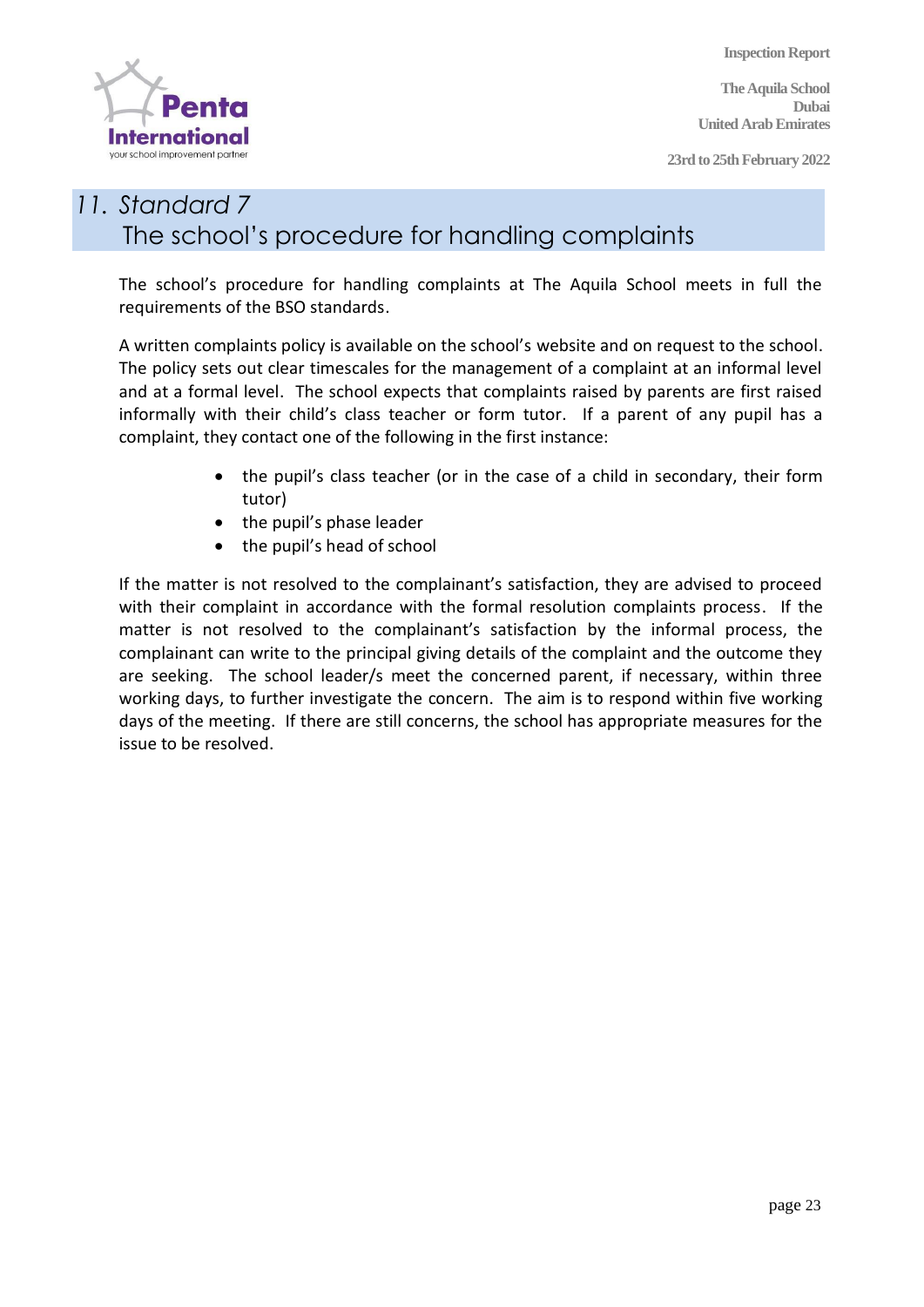**The Aquila School Dubai United Arab Emirates**

**23rd to 25th February 2022**



## *12. Standard 8* Leadership and management of the school

The leadership and management at the Aquila school meets in full the requirements of the BSO standards, and has many outstanding features.

The school is led by a leadership team of the school's principal, the head of primary and head of secondary. They together articulate a clear vision for the school based upon the school mission, 'to ensure every child loves coming to school and makes as much progress as possible'. The principal leads the drive for 'amazing learning', very effectively.

The principal and the heads know the school very well. They use a range of information on which to evaluate the school's performance. Technology is used well to store data on pupil's achievements academically and their character development. They can access information quickly regarding behaviour and attendance. They are in regular, daily contact with parents, at the school gate at the beginning and end of the school day.

The school's leaders have been successful in recruiting and retaining staff who are proud of the personal contribution they make to the school's success. Around the school there is a palpable happy, kind and inclusive atmosphere amongst the staff and learners. The school development plan is based upon a clear understanding of the school's strengths and areas for improvement. The school runs very efficiently on a day-to-day basis, in no small part because of the quality and abundance of administrative and support staff. Their skill and work allow teachers to concentrate on teaching.

Effective policies ensure that most pupils make good or better progress at least in line with their ability in literacy. The school has a positive impact on pupil behaviour, in addition to their social, moral, spiritual and cultural development. The governing body is successful in securing, supporting and developing sufficient high-quality staff and ensuring their suitability to work with children. The school's arrangements for safeguarding pupils are robust. The school works highly effectively with parents and carers.

The senior leadership team have a clear focus on school improvement. All the recommendations from the previous inspection report have been implemented. Significant steps have been taken to further improve teaching, learning and assessment with tangible results. The school's performance management structure and programme of continuous professional development have been instrumental in these improvements. As the school has grown so have procedures to ensure each child is treated as an individual. The school development plan is ambitious, centred around pupil outcomes. Leaders at all levels contribute to the creation of the development plan and to its fulfilment. In the primary school the leader knows her staff well, she works closely with teachers and the newly appointed phase leaders. The challenge is to ensure that working together, standards are consistent and effectively monitored. They monitor performance through regular meetings focussed on